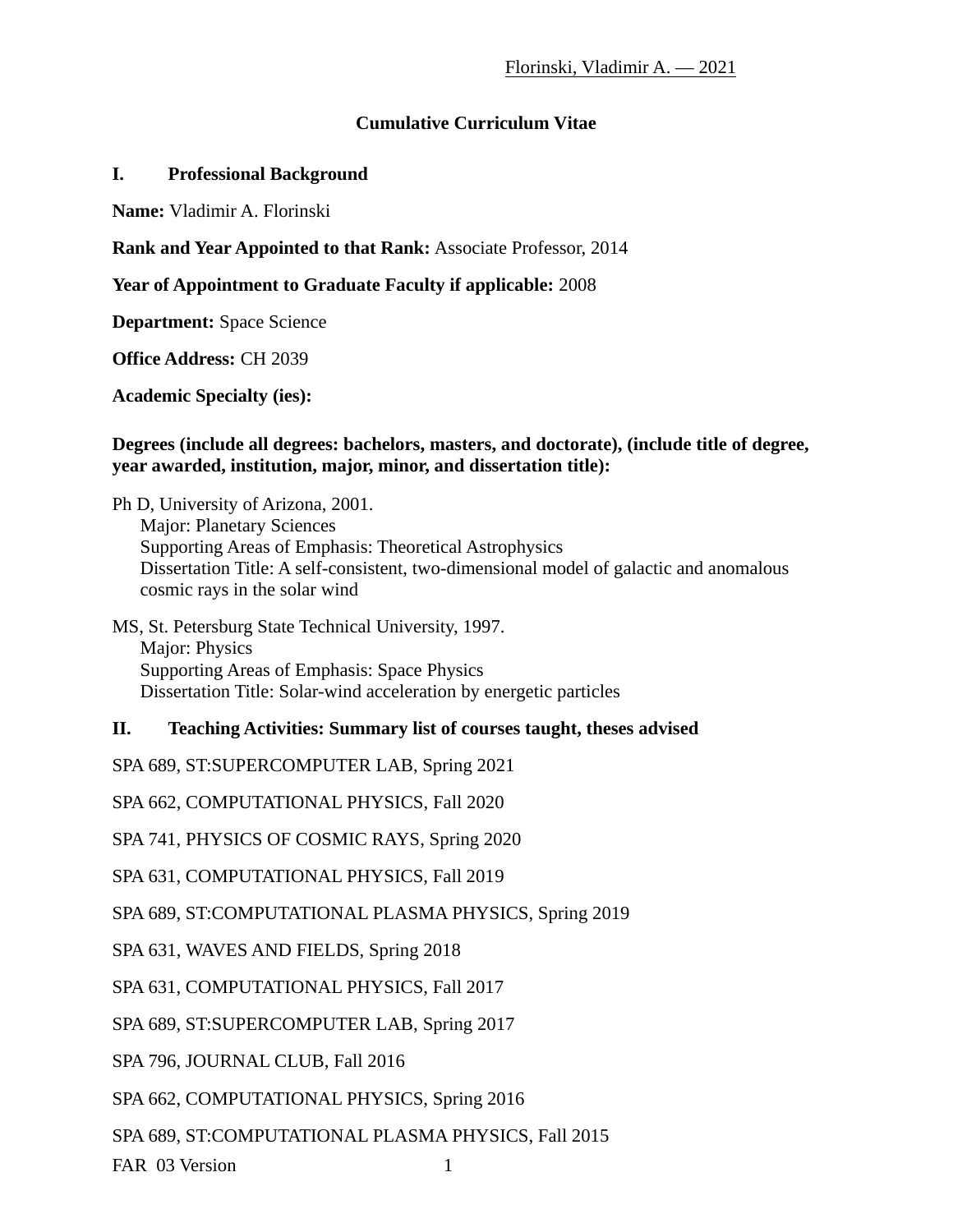SPA 631, COMPUTATIONAL PHYSICS, Fall 2014

PH 789, ST:STOCHASTIC MTHD IN COMP PHY, Spring 2014

PH 662, COMPUTATIONAL PHYSICS, Fall 2013

PH 113, GEN PHYSICS W/CALC III, Spring 2013

PH 662, COMPUTATIONAL PHYSICS, Fall 2012

PH 251, SPECIAL RELATIVITY, Spring 2012

PH 662, COMPUTATIONAL PHYSICS, Fall 2011

PH 113, GEN PHYSICS W/CALC III, Fall 2010

PH 631, ELECTROMAGNETIC THEORY I, Spring 2010

PH 631, ELECTROMAGNETIC THEORY I, Fall 2009

PH 432, INTERM ELECTRIC & MAGNETISM II, Spring 2009

PH 431, INTERM ELECTRICI & MAGNETISM I, Fall 2008

Udara Senanayake, Ph.D. Dissertation "ACCELERATION AND TRANSPORT OF ANOMALOUS COSMIC RAYS AND INVESTIGATING THE SPECTRAL EVOLUTION AT VOYAGER 1", 2015

Yihong Wu, Ph.D. Dissertation "PICKUP ION PRODUCTION IN THE GLOBAL HELIOSPHERE AND HELIOSHEATH", 2016

Keyvan Ghanbari, Ph.D. Dissertation "Energy Dependent Modulation of the Galactic Cosmic Rays near Corotating Interaction Regions", defense planned for 2021.

# **III. Research, Creative, and Scholarly Activity:**

(List publications chronologically, by category, including authors, title, journal, volume, page, year published)

- 1. Books:
	- 1.1 Florinski, V., Pogorelov, N. V., and Zank, G. P. (Editors), Physics of the Outer Heliosphere, Proceedings of the 3rd IGPP Conference, American Institute of Physics, Melville, New York (2004).
	- 1.2 Heerikhuisen, J., Florinski, V., Zank, G. P., and Pogorelov, N. V. (Editors), Physics of the Inner Heliosheath, Proceedings of the 5th IGPP Conference, American Institute of Physics, Melville, New York (2006).
	- 1.3 le Roux, J. A., Florinski, V., Zank, G. P., and Coates, A. J. (Editors), Pickup Ions throughout the Heliosphere and beyond, Proceedings of the 9th Annual International Astrophysics Conference, American Institute of Physics, Melville, New York (2010).

FAR 03 Version 2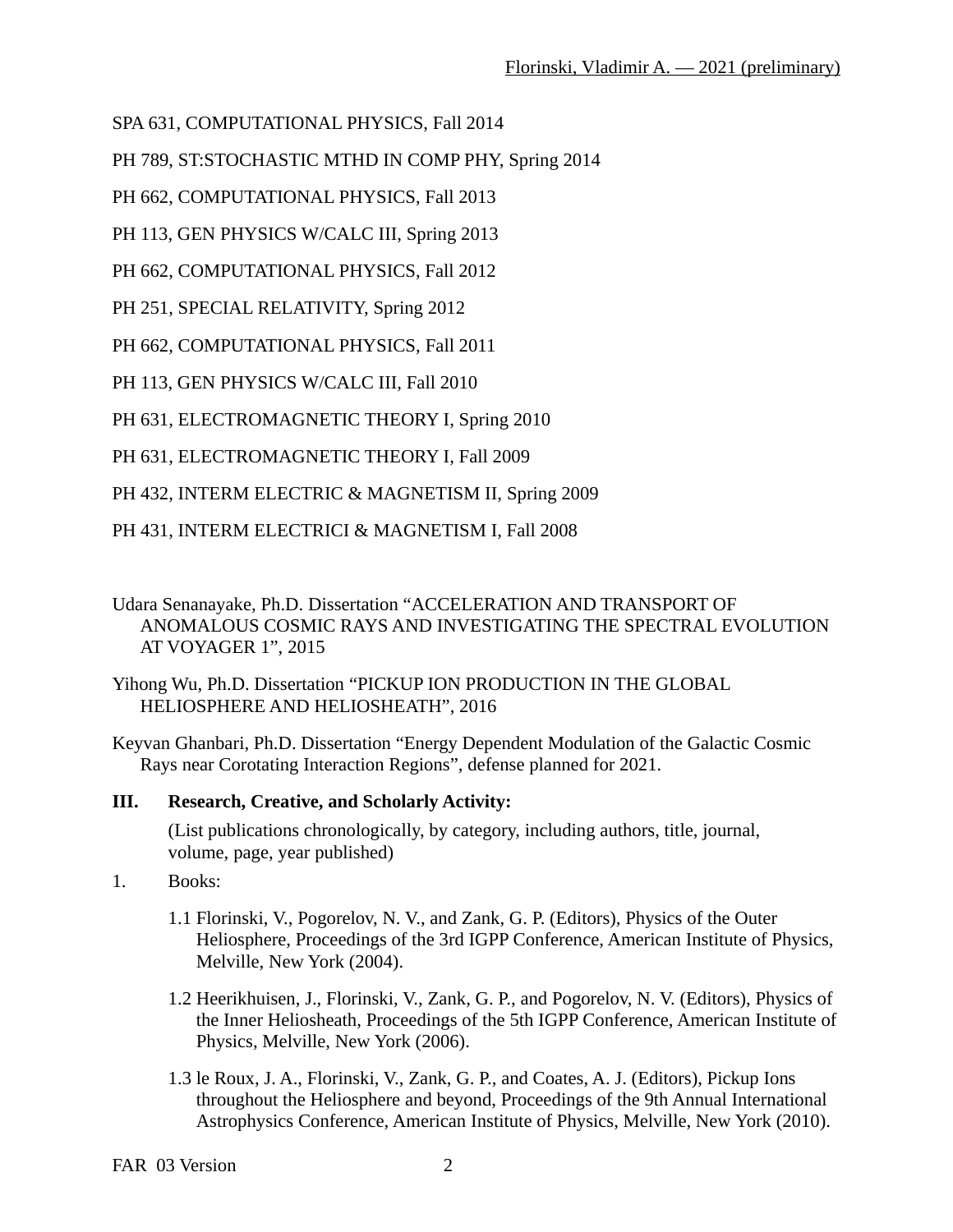- 1.4 Florinski, V., Heerikhuisen, J., Zank, G. P., and Gallagher, D. L. (Editors), Partially Ionized Plasmas Throughout the Cosmos: Proceedings of the 2010 Huntsville Workshop, American Institute of Physics, Melville, New York (2011).
- 2. Refereed Journal Articles:
	- 2.1 Florinski, V., and Jokipii, J. R., Solar-wind acceleration by energetic particles, Geophysical Research Letters, 24, 2383 (1997).
	- 2.2 Florinski, V., and Jokipii, J. R., A two-dimensional, self-consistent model of galactic cosmic rays in the heliosphere, Astrophysical Journal Letters, 523, L185 (1999).
	- 2.3 Florinski, V., Zank, G. P., and Pogorelov, N. V., Galactic cosmic ray transport in the global heliosphere, Journal of Geophysical Research, 108, 1228 (2003).
	- 2.4 Florinski, V., and Jokipii, J. R., Cosmic-ray spectra at spherical termination shocks, Astrophysical Journal, 591, 454 (2003).
	- 2.5 Florinski, V., and Zank, G. P., Comment on "On nonideal MHD properties of the partially ionized interstellar gas" by V. B. Baranov and H. J. Fahr, Journal of Geophysical Research, 108, 1438 (2003).
	- 2.6 Florinski, V., Zank, G. P., and Axford, W. I., The solar system in a dense interstellar cloud: implications for cosmic-ray fluxes at Earth and 10Be records, Geophysical Research Letters, 30, 2206 (2003).
	- 2.7 Florinski, V., Pogorelov, N. V., Zank, G. P., Wood, B. E., and Cox, D. P., On the possibility of a strong magnetic field in the local interstellar medium, Astrophysical Journal, 604, 700 (2004).
	- 2.8 Zank, G. P., Li, G., Florinski, V., Matthaeus, W. H., Webb, G. M., and le Roux, J. A., The perpendicular diffusion coefficient for charged particles of arbitrary energy, Journal of Geophysical Research, 109, A04107 (2004).
	- 2.9 Florinski, V., Axford, W. I., and Zank, G. P., The cosmic ray increases at 35 kyr and 60 kyr BP, Radiocarbon, 46, 683 (2004).
	- 2.10 Florinski, V., Zank, G. P., Jokipii, J. R., Stone, E. C., and Cummings, A. C., Do anomalous cosmic rays modify the termination shock?, Astrophysical Journal, 610, 1169 (2004).
	- 2.11 Florinski, V., Zank, G. P., and Pogorelov, N. V., Heliopause stability in the presence of neutral atoms: Rayleigh–Taylor dispersion analysis and axisymmetric MHD simulations, Journal of Geophysical Research, 110, A07104 (2005).
	- 2.12 Florinski, V., Zank, G. P., and Pogorelov, N. V., Heliopause stability revisited: dispersion analysis and numerical simulations, Advances in Space Research, 35, 2061 (2005).
	- 2.13 Zank, G. P., Li, G., Florinski, V., Hu, Q., Lario, D., and Smith, C. W., Particle acceleration at perpendicular shock waves: Model and observations, Journal of Geophysical Research, 111, A06108 (2006).

```
FAR 03 Version 3
```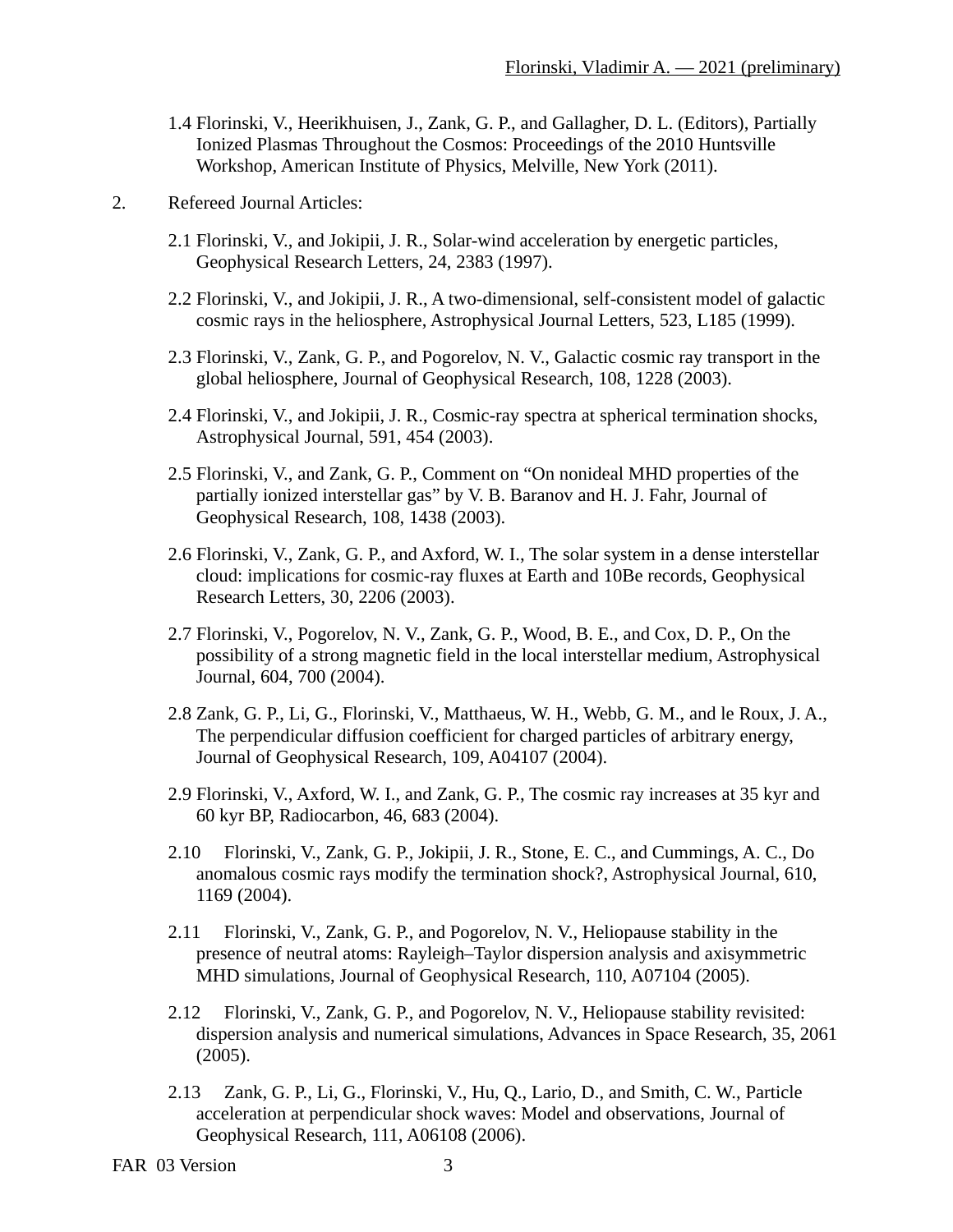- 2.14 Heerikhuisen, J., Florinski, V., and Zank, G. P., Interaction between the solar wind and interstellar gas: A comparison between Monte Carlo and fluid approaches, Journal of Geophysical Research, 111, A06110 (2006).
- 2.15 Florinski, V., and Zank, G. P., Particle acceleration at a dynamic termination shock, Geophysical Research Letters, 33, L15110 (2006).
- 2.16 Müller, H.-R., Frisch, P. C., Florinski, V., and Zank, G. P., Heliospheric response to different possible interstellar environments, Astrophysical Journal, 647, 1491 (2006).
- 2.17 Heerikhuisen, J., Pogorelov, N. V., Zank, G. P., and Florinski, V., The effects of global heliospheric asymmetries on energetic neutral atom sky maps, Astrophysical Journal, 655, L53 (2007).
- 2.18 le Roux, J. A., Webb, G. M., Florinski, V., and Zank, G. P., A focused transport approach to pickup ion shock acceleration: implications for the termination shock, Astrophysical Journal, 662, 350 (2007).
- 2.19 Pogorelov, N. V., Stone, E. C., Florinski, V., and Zank, G. P., Termination shock asymmetries as seen by the Voyager spacecraft: the role of the interstellar magnetic field and neutral hydrogen, Astrophysical Journal, 668, 611 (2007).
- 2.20 Florinski, V., and Zank, G. P., Acceleration at the termination shock: anisotropies and spectra, Advances in Space Research, 41, 361 (2008).
- 2.21 Florinski, V., Decker, R. B., and le Roux, J. A., Pitch-angle distributions of energetic particles near the heliospheric termination shock, Journal of Geophysical Research, 113, A07103 (2008).
- 2.22 Heerikhuisen, J., Pogorelov, N. V., Florinski, V., Zank, G. P., and le Roux, J. A., The effects of a κ-distribution in the heliosheath on the global heliosphere and ENA flux at 1 AU, Astrophysical Journal, 682, 679 (2008).
- 2.23 Müller, H.-R., Florinski, V., Heerikhuisen, J., Izmodenov, V. V., Scherer, K., Alexashov, D., and Fahr, H.-J., Comparing various multi-component global heliosphere models, Astronomy and Astrophysics, 491, 43 (2008).
- 2.24 Florinski, V., Pickup ion acceleration at the termination shock and in the heliosheath, Space Science Reviews, 143, 111 (2009).
- 2.25 Florinski, V., Balogh, A., Jokipii, J. R., McComas, D. J., Opher, M., Pogorelov, N. V., Richardson, J. D., Stone, E. C., Wood, B. E., The dynamic heliosphere: outstanding issues, Space Science Reviews, 143, 57 (2009).
- 2.26 Florinski, V., Decker, R. B., le Roux, J. A., and Zank, G. P., An energetic-particlemediated termination shock observed by Voyager 2, Geophysical Research Letters, 36, L12101 (2009).
- 2.27 Florinski, V., and Pogorelov, N. V., Four-dimensional transport of galactic cosmic rays in the outer heliosphere and heliosheath, Astrophysical Journal, 701, 642 (2009).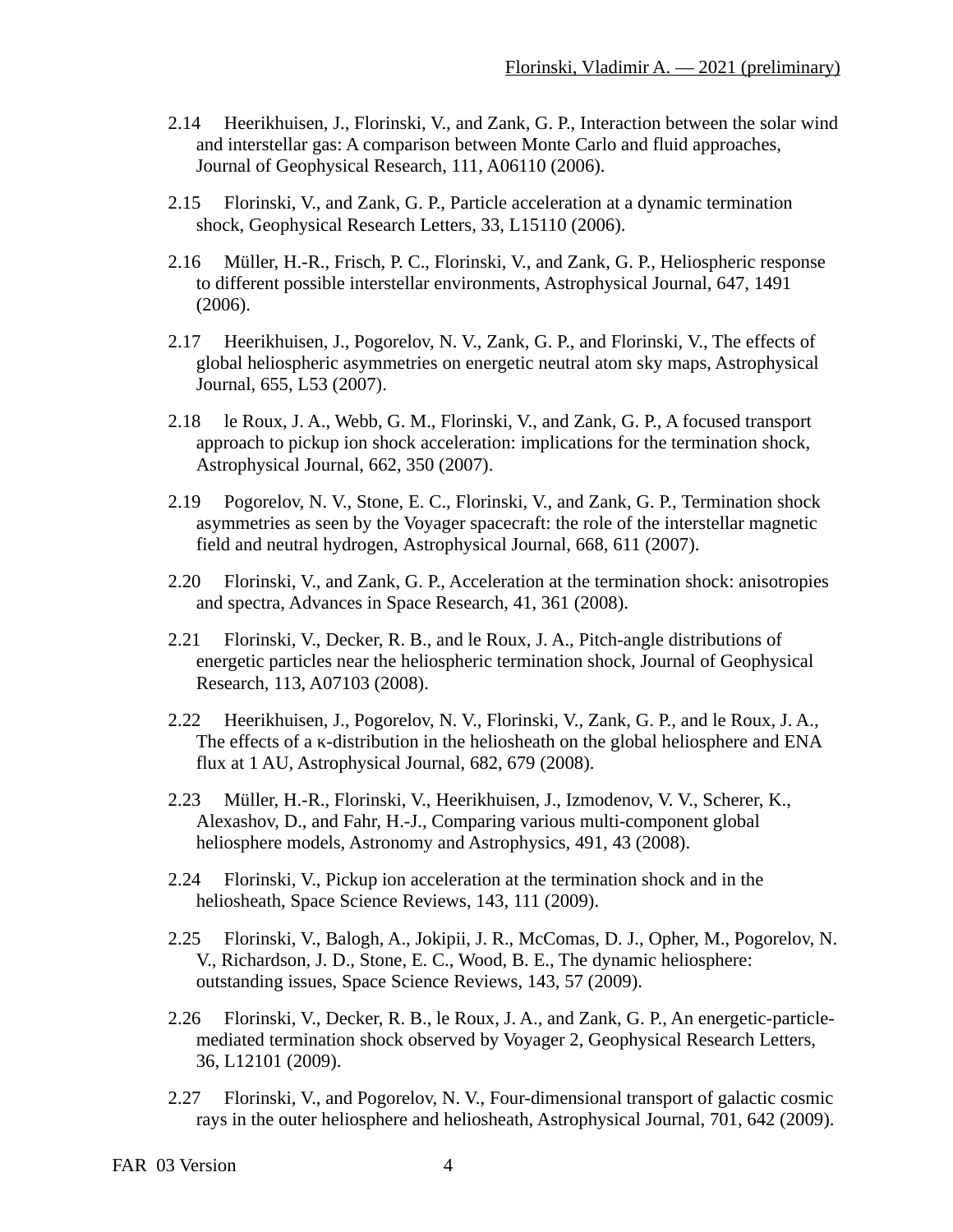- 2.28 Zank, G. P., Pogorelov, N. V., Heerikhuisen, J., Washimi, H., Florinski, V., Borovikov, S., Kryukov, I., and Müller, H.-R., Physics of the solar wind-local interstellar medium interaction: role of magnetic fields, Space Science Reviews, 146, 295 (2009).
- 2.29 Florinski, V., Zank, G. P., Heerikhuisen, J., Hu, Q., and Khazanov, I., Stability of a pickup ion ring-beam population in the outer heliosheath: implications for the IBEX ribbon, Astrophysical Journal, 719, 1097 (2010).
- 2.30 Florinski, V., On the transport of cosmic rays in the distant heliosheath, Advances in Space Research, 48, 308 (2011).
- 2.31 Zank, G. P., Dosch, A., Hunana, P., Florinski, V., Matthaeus, W. H., and Webb, G. M., The transport of low-frequency turbulence in astrophysical flows I. Governing equations, Astrophysical Journal, 745, 35 (2012).
- 2.32 Florinski, V., Alouani-Bibi, F., Kota, J., and Guo, X., Cosmic-ray diffusion in a sectored magnetic field in the distant heliosheath, Astrophysical Journal, 754, 31 (2012).
- 2.33 Washimi, H., Webber, W. R., Zank, G. P., Hu, Q., Florinski, V., Adams, J. H., and Kubo, Y., A role of magnetosonic pulses on variations of Voyager-1 MeV electron intensity in the heliosheath, Astrophysical Journal Letters, 757, L2 (2012).
- 2.34 Florinski, V., Ferreira, S. E. S., and Pogorelov, N. V., Galactic cosmic rays in the outer heliosphere: theory and models, Space Science Reviews, 176, 147 (2013).
- 2.35 Florinski, V., Guo, X., Balsara, D. S., and Meyer, C., Magnetohydrodynamic modeling of solar system processes on geodesic grids, Astrophysical Journal Supplement Series, 205, 19 (2013).
- 2.36 Florinski, V., Jokipii, J. R., le Roux, J. A., and Aloiani-Bibi, F., Energetic particle anisotropies at the heliospheric boundary, Astrophysical Journal Letters, 776, L37 (2013).
- 2.37 Senanayake, U., and Florinski, V., Is the acceleration of anonymous cosmic rays affected by the geometry of the termination shock? Astrophysical Journal, 778, 122 (2013).
- 2.38 Fujiku, K., Washimi, H., Hyashi, K., Zank, G. P., Tokamuru, M., Tanaka, T., Florinski, V., and Kubo, Y., MHD analysis of the velocity oscillations in the outer heliosphere, Geophysical Research Letters, 41, 1420 (2014).
- 2.39 Guo, X., and Florinski, V., Corotating interaction regions and the 27-day variation of galactic cosmic rays intensity at 1 AU during the cycle 23/24 solar minimum, Journal of Geophysical Research, 119, 2411 (2014).
- 2.40 Burlaga, L. F., Ness, N. F., Florinski, V., and Heerikhuisen, J., Magnetic field fluctuations observed in the heliosheath and interstellar magnetic field by Voyager 1 at 115.7-124.9 AU during 2011-2013, Astrophysical Journal, 792, 134 (2014).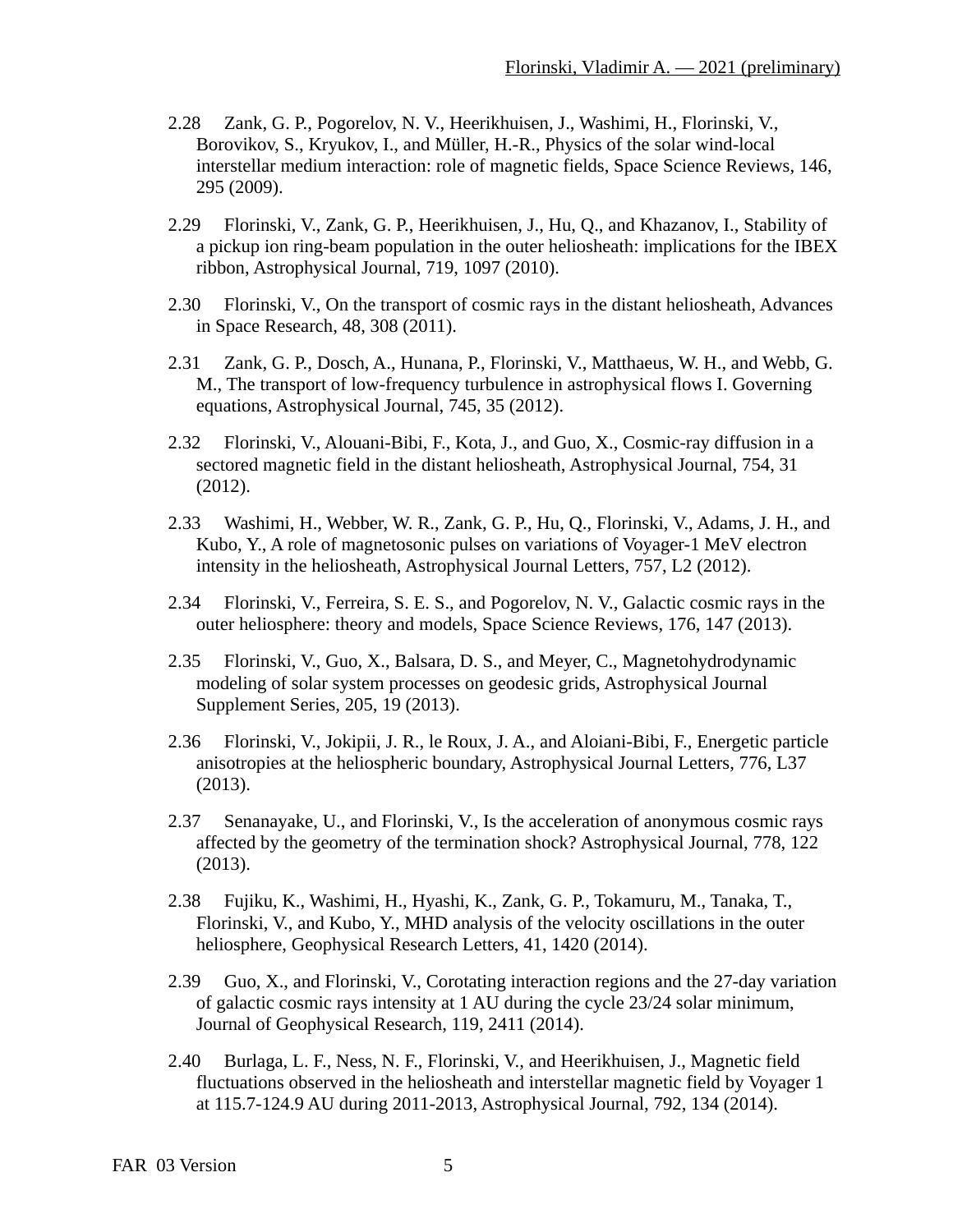- 2.41 Guo, X., and Florinski, V., Galactic cosmic-ray modulation near the heliopause, Astrophysical Journal, 793, 18 (2014).
- 2.42 Florinski, V., Stone, E. C., Cummings, A. C., and le Roux, J. A., Energetic particle anisotropies at the heliospheric boundary. II. Transient features and rigidity dependence, Astrophysical Journal, 803, 47 (2015).
- 2.43 Senanayake, U., Florinski, V., A. C. Cummings, and E. C. Stone, Spectral evolution of anomalous cosmic rays at Voyager 1 beyond the termination shock, Astrophysical Journal, 804, 12 (2015).
- 2.44 Burlaga, L. F., Florinski, V., and Ness, N. F., In situ observations of magnetic turbulence in the local interstellar medium, Astrophysical Journal Letters, 804, L31 (2015).
- 2.45 Florinski, V., Magnetic flux tube interchange at the heliopause, Astrophysical Journal, 813, 49 (2015).
- 2.46 Guo, X., and Florinski, V., Galactic cosmic-ray intensity modulation by corotating interaction region stream interfaces at 1 AU." Astrophysical Journal, 826, 65 (2016).
- 2.47 Florinski, V., Heerikhuisen, J., Niemiec, J., and Ernst, A., The IBEX ribbon and the pickup ion ring stability in the outer heliosheath I. Theory and hybrid simulations, Astrophysical Journal, 826, 197 (2016).
- 2.48 Niemiec, J., Florinski. V., Heerikhuisen. J., and Nishikawa, K.-I., The IBEX ribbon and the pickup ion ring stability in the outer heliosheath II. Monte-Carlo and PIC model results, Astrophysical Journal, 826, 198 (2016).
- 2.49 Wu, Y., Florinski, V., and Guo, X., Interstellar pickup ion production in the global heliosphere and heliosheath, Astrophysical Journal, 832, 61 (2016).
- 2.50 Guo, X., Florinski, V., and Wang, C., The HLLD Riemann solver based on magnetic field decomposition method for the numerical simulation of magnetohydrodynamics, Journal of Computational Physics, 327, 543 (2016).
- 2.51 Kasper, J. C., Abiad, R., Austin, G., Balat-Pichelin, M., Bale, S. D., Belcher, J. W., Berg, P., et al., Solar Wind Electrons Alphas and Protons (SWEAP) Investigation: Design of the Solar Wind and Coronal Plasma Instrument Suite for Solar Probe Plus, Space Science Reviews, 204, 131 (2016).
- 2.52 Florinski, V., and Heerikhuisen, J., Kinetic properties of the neutral solar wind, Astrophysical Journal, 838, 50 (2017).
- 2.53 Burlaga, L. F., V. Florinski, and Ness, N. F., Turbulence in the outer heliosheath, Astrophysical Journal, 854, 20 (2018).
- 2.54 Guo, X., V. Florinski, and C. Wang. Effects of Anomalous Cosmic Rays on the Structure of the Outer Heliosphere, Astrophysical Journal, 859, 157 (2018).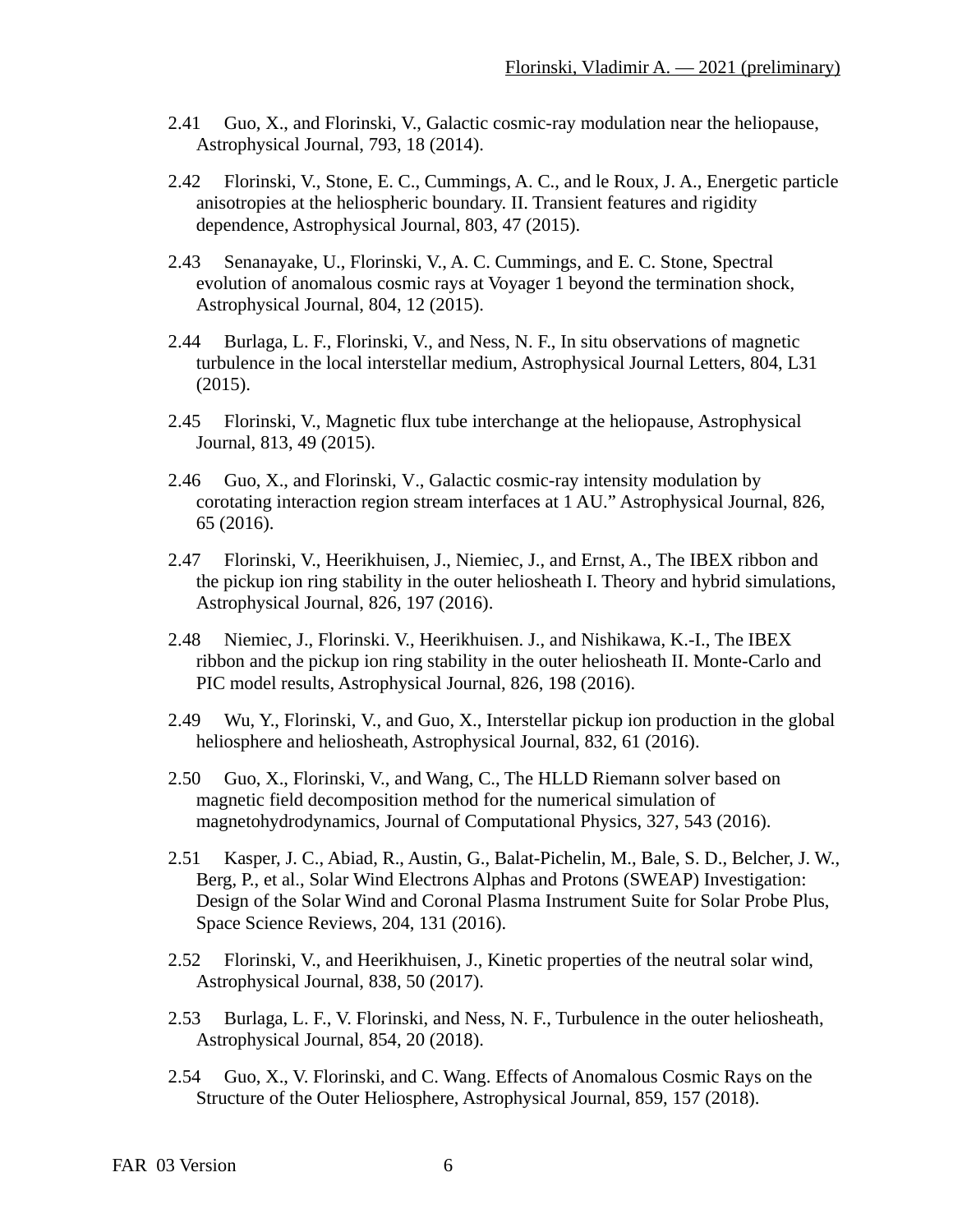- 2.55 Balsara, D. S., Florinski, V., Garain, S., Subramanian, S., and Gurski, K. F., Efficient, divergence-free, high-order MHD on 3D spherical meshes with optimal geodesic meshing, Monthly Notices of the Royal Astronomical Society, 487, 1283 (2019).
- 2.56 Guo, X., Florinski, V., and Wang, C., A global MHD simulation of outer heliosphere including anomalous cosmic rays." Astrophysical Journal, 879, 87 (2019).
- 2.57 Ghanbari, K., Florinski, V., Guo, X., Hu, Q., and Leske, R. A., Galactic cosmic ray modulation in the vicinity of corotating interaction regions: Observations during the last two solar minima, Astrophysical Journal, 882, 54 (2019).
- 2.58 Balsara, D. S., Garain, S., Florinski, V., and Boscheri, W., An efficient class of WENO schemes with adaptive order for unstructured meshes, Journal of Computational Physics, 404, 109062 (2020).
- 2.59 Florinski, V., Balsara, D. S., Garain, S., and Gurski, K. F., Technologies for supporting high-order geodesic mesh frameworks for computational astrophysics and space sciences, Computational Astrophysics and Cosmology, 7, 1 (2020).
- 2.60 Wang, Y. X., Guo, X. C., Wang, C., Florinski, V., Shen, F., Li, H., and Blanc. M., MHD modeling of the background solar wind in the inner heliosphere from 0.1 to 5.5 AU: Comparison with in situ observations, Space Weather, 18, e2019SW002262 (2020).
- 2.61 Zieger, B., Opher, M., Tóth, G., and Florinski. V., Dispersive fast magnetosonic waves and shock-driven compressible turbulence in the inner heliosheath, Journal of Geophysical Research: Space Physics, 125, e2020JA028393 (2020).
- 3. Abstracts and Papers Delivered at Professional Meetings:
	- 3.1 "A two-dimensional, self-consistent model of anomalous cosmic rays in the solar wind", 1st Annual International Astrophysics Conference "Particle Transport and Acceleration in Cosmic Plasmas", Lake Arrowhead, CA, February 9–13, 2002.
	- 3.2 "Galactic cosmic-ray transport in the global heliosphere", 2002 American Geophysical Union Fall Meeting, San Francisco, CA, December 6–10, 2002.
	- 3.3 "Galactic cosmic-ray transport in the global heliosphere", 2nd Annual International Astrophysics Conference "Turbulence in the Interplanetary and Interstellar Medium: Theory, Observations, and Ramifications", Palm Springs, CA, February 9–12 2003.
	- 3.4 "The global heliosphere: theory and models", 3rd Annual International Astrophysics Conference "Physics of the Outer Heliosphere", Riverside, CA, February 8–13, 2004.
	- 3.5 "Solar system environment effects on cosmic-ray propagation in the heliosphere: consequences for cosmogenic isotope production", 2004 Solar, Heliospheric and Interplanetary Environment Workshop, Big Sky, MT, June 27–July 2, 2004.
	- 3.6 "Cosmic ray propagation in the heliosphere", 1st Asia Oceania Geosciences Society Annual Meeting, Singapore, July 5–9, 2004.

FAR 03 Version 7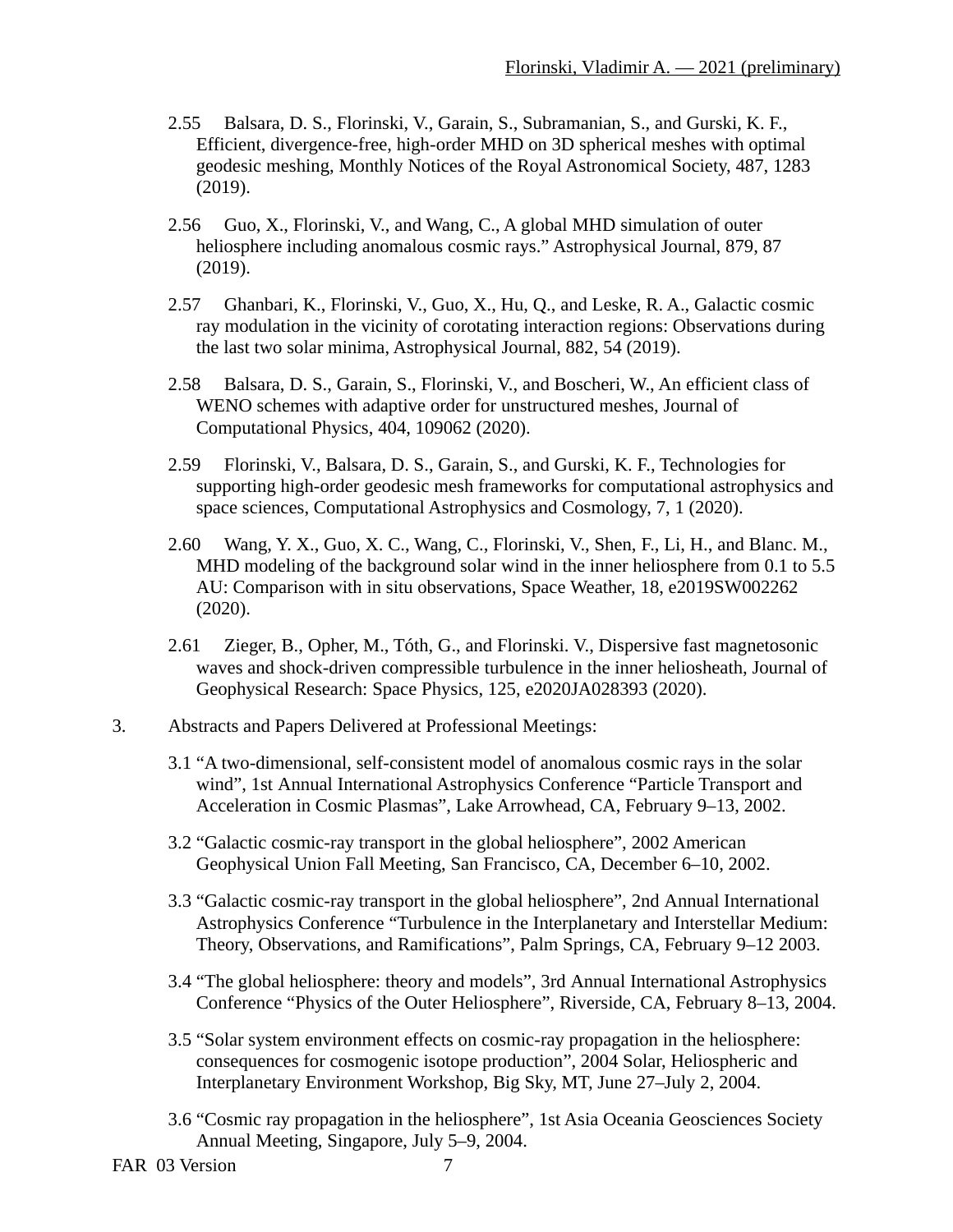- 3.7 "Physical processes in the heliosheath: theoretical predictions", Solar Wind 11 SOHO 16 Conference, Whistler, Canada, June 12–17, 2005.
- 3.8 "Dynamical evolution of the termination shock: consequences for charged particle acceleration", 5th Annual International Astrophysics Conference "Physics of the Inner Heliosheath: Voyager Observations, Theory, and Future Prospects", Honolulu, HI, March 3–9, 2006.
- 3.9 "Cosmic ray interaction with plasma flows in the heliosphere", 1st International Conference on Numerical Modeling of Space Plasma Flows, Palm Springs, CA, March 27–30, 2006.
- 3.10 "Three-dimensional transport of cosmic rays in the heliosphere", 2nd International Conference on Numerical Modeling of Space Plasma Flows, Paris, France, June 11–15, 2007.
- 3.11 "Particle acceleration at shocks: beyond the diffusion approximation", XXIV International Union of Geodesy and Geophysics General Assembly, Perugia, Italy, July 2–13, 2007.
- 3.12 "Particle acceleration and compression at the termination shock and in the heliosheath", 7th Annual International Astrophysics Conference "Particle Acceleration and Transport in the Heliosphere and Beyond", Princeville, HI, March 7–13, 2008.
- 3.13 "Acceleration at a dynamic termination shock near a solar minimum", 2008 Solar, Heliospheric and Interplanetary Environment Workshop, Midway, UT, June 23–27, 2008.
- 3.14 "Transport of galactic cosmic rays in the three-dimensional heliosheath", 2008 Huntsville Workshop "The Physical Processes for Energy and Plasma Transport Across Magnetic Boundaries", Huntsville, AL, October 26–31, 2008.
- 3.15 "Transport of galactic cosmic rays in the 3D heliosheath during solar minimum", Voyagers in the Heliosheath Conference, Poipu Beach, HI, January 9–14, 2009
- 3.16 "Stability of pickup ion rings in the outer heliosheath", 9th Annual International Astrophysics Conference "Pickup Ions throughout the Heliosphere and beyond", Maui, HI, March 14–19, 2010.
- 3.17 "The modulation of galactic cosmic rays in the distant heliosphere", 38th Committee on Space Research (COSPAR) Scientific Assembly, Bremen, Germany, July 18–25, 2010.
- 3.18 "Pickup ions in the local interstellar medium", 2010 Huntsville Workshop "Partially Ionized Plasmas throughout the Cosmos", Nashville, TN, October 3–8, 2010.
- 3.19 "Cosmic ray transport in the distant heliosheath", 10th Annual International Astrophysics Conference "Physics of the Heliosphere: a Ten-Year Retrospective", Maui, HI, March 13–18, 2011.

```
FAR 03 Version 8
```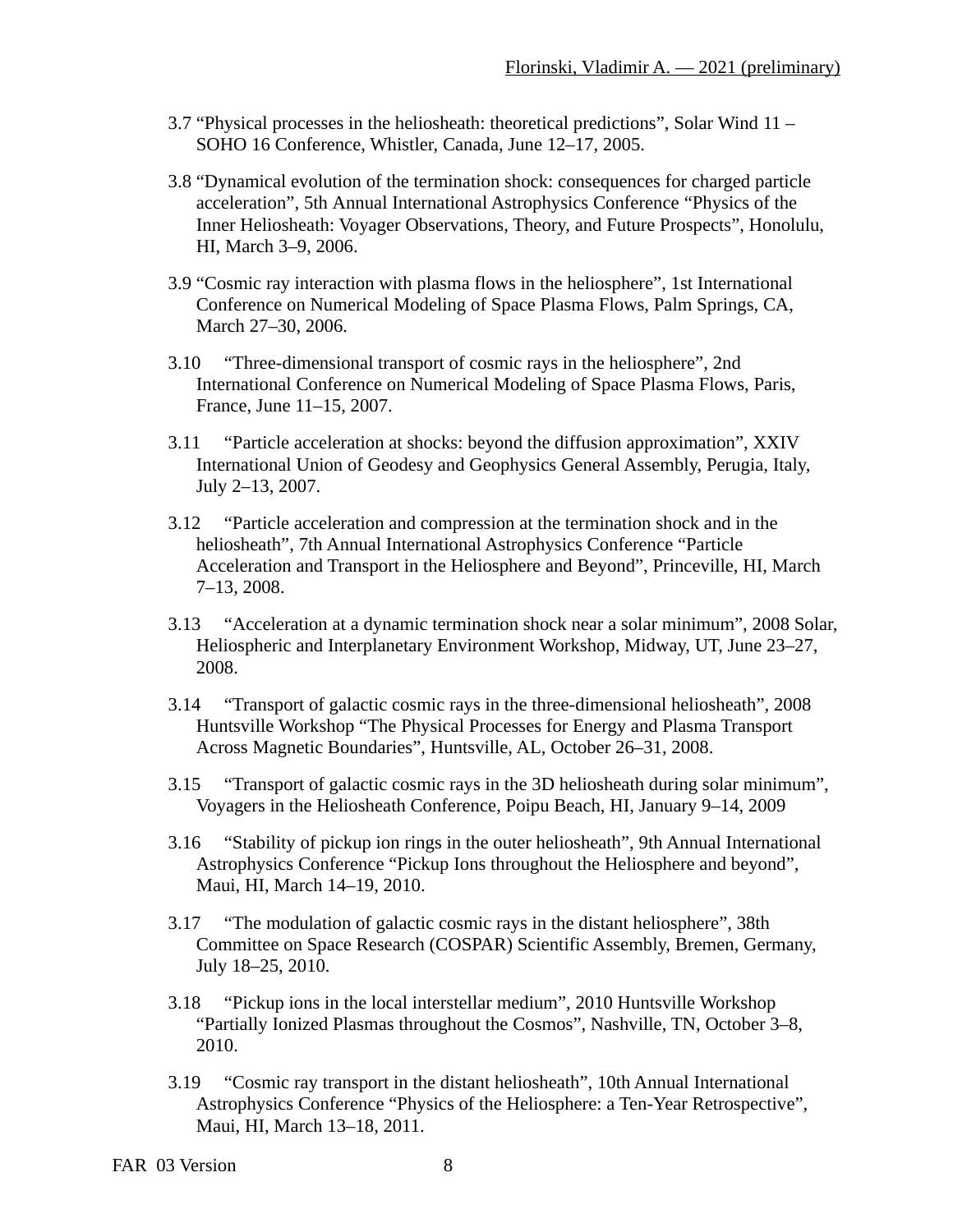- 3.20 "Heliospheric modeling on geodesic grids", 6th International Conference on Numerical Modeling of Space Plasma Flows, Valencia, Spain, June 13–17, 2011.
- 3.21 "Cosmic rays in the heliosheath: Effects of the wavy current sheet", 39th Committee on Space Research (COSPAR) Scientific Assembly, Mysore, India, July 14–22, 2012.
- 3.22 "Transport and acceleration of anomalous cosmic rays", 39th Committee on Space Research (COSPAR) Scientific Assembly, Mysore, India, July 14–22, 2012.
- 3.23 "Heliospheric particles at the edge of the solar system", 2013 IAGA (International Association of Geomagnetism and Aeronomy) Meeting, Merida, Mexico, August 26- 30, 2013.
- 3.24 "The Voyager boundary a magnetic shear interface?", 2013 American Geophysical Union Fall Meeting, San Francisco, CA, December 9–13, 2013.
- 3.25 "Magnetic shear, turbulence, ACRs, and GCRs at the heliospheric interface", 13th Annual International Astrophysics Conference "Voyager, IBEX, and the Interstellar Medium", Myrtle Beach, SC, March 10–14, 2014.
- 3.26 "The ribbon of the rings: the stability of the rings",  $15<sup>th</sup>$  Annual International Astrophysics Conference "The Science of Ed Stone: Celebrating his 80th Birthday", Cape Coral, FL, April 4-8, 2016.
- 3.27 "Large-scale magnetic fluctuations in the outer heliosheath and galactic cosmicray depletions at the 90 $^{\circ}$  pitch angle (invited)", 16<sup>th</sup> Annual International Astrophysics Conference, Santa Fe, NM, March 6-10, 2017.
- 3.28 "Magnetic field fluctuations and energetic particles at the boundary of the heliosphere (invited)", 2017 IAGA Meeting, Cape Town, South Africa, August 27- September 1, 2017.
- 3.29 "Learning about the VLISM from the Voyagers (invited)", 2017 American Geophysical Union Fall Meeting, New Orleans, LA, December 11–15, 2017.
- 3.30 "Solar wind acceleration by energetic particles", 1997 American Geophysical Union Spring Meeting, Baltimore, MD, May 27–30, 1997.
- 3.31 "A two-dimensional self-consistent model of galactic cosmic rays in the heliosphere", 26th International Cosmic Ray Conference, Salt Lake City, UT, August17–25, 1999.
- 3.32 "Galactic cosmic ray-modified heliosphere: an axisymmetric model" (poster), Solar Wind 10 Conference, Pisa, Italy, June 17–21, 2002.
- 3.33 "Cosmic-ray spectra at spherical shocks" (poster), 2002 American Geophysical Union Fall Meeting, San Francisco, CA, December 6–10, 2002.
- 3.34 "Galactic cosmic-ray interactions in the global heliosphere: a self-consistent approach" (presented by G. P. Zank), International Union of Geodesy and Geophysics 2003 General Assembly, Sapporo, Japan, June 30–July 11, 2003.
- FAR 03 Version 9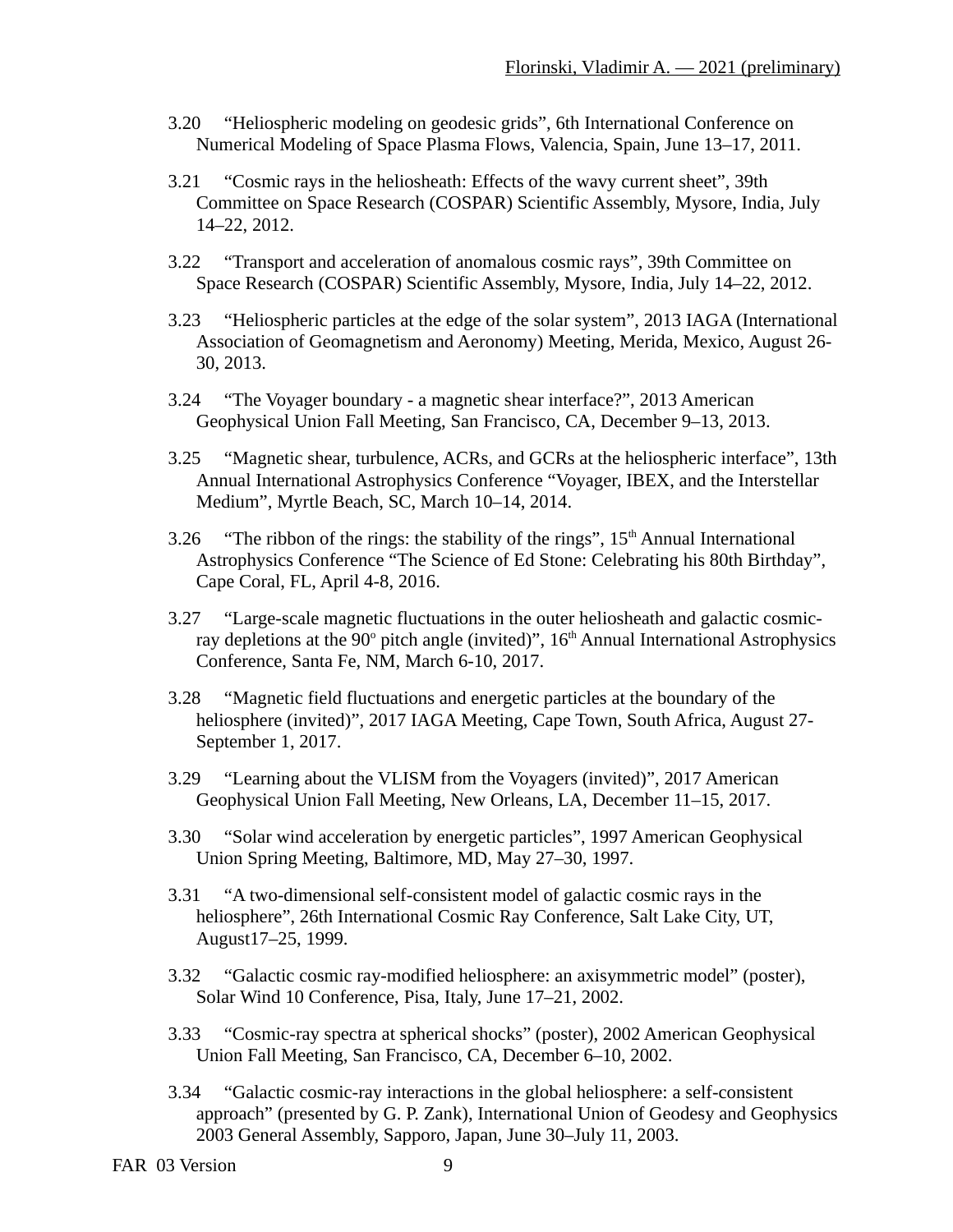- 3.35 "Galactic cosmic-ray interactions with the outer heliosphere: a self-consistent approach", 28th International Cosmic Ray Conference, Tsukuba, Japan, July 31– August 7, 2003.
- 3.36 "Heliospheric termination shock mediation by anomalous cosmic rays: insights from recent Voyager data", 28th International Cosmic Ray Conference, Tsukuba, Japan, July 31–August 7, 2003.
- 3.37 "Is the local interstellar medium strongly magnetized?", 2003 American Geophysical Union Fall Meeting, San Francisco, CA, December 8–12, 2003.
- 3.38 "Heliopause stability revisited: dispersion analysis and MHD simulations" (poster), 35th Committee on Space Research (COSPAR) Scientific Assembly, Paris, France, July 18–25, 2004.
- 3.39 "Heliopause stability in the presence of charge exchange" (poster), 2004 American Geophysical Union Fall Meeting, San Francisco, CA, December 13–17, 2004.
- 3.40 "The effect of the changing solar system environment on galactic cosmic ray propagation through the heliosphere: consequences for cosmogenic isotope production in the Earth's atmosphere" (poster), 2004 American Geophysical Union Fall Meeting, San Francisco, CA, December 13–17, 2004.
- 3.41 "Galactic cosmic ray response to heliospheric environment changes and implications for cosmogenic isotope records", 29th International Cosmic Ray Conference, Pune, India, August 2–10, 2005.
- 3.42 "The interaction of solar wind structures with the termination shock and anomalous cosmic ray enhancements at low energies" (poster), 29th International Cosmic Ray Conference, Pune, India, August 2–10, 2005.
- 3.43 "Energetic particle acceleration and spectra at an evolving termination shock", 2005 American Geophysical Union Fall Meeting, San Francisco, CA, December 4–9, 2005.
- 3.44 "Interstellar environment change: effects on heliospheric structure, galactic cosmic ray modulation and cosmogenic isotope production" (poster), 2005 American Geophysical Union Fall Meeting, San Francisco, CA, December 4–9, 2005.
- 3.45 "Acceleration at an evolving termination shock: particle spectra and anisotropies", 36th Committee on Space Research (COSPAR) Scientific Assembly, Beijing, China, July 16–23, 2006.
- 3.46 "Energetic particle anisotropies at the termination shock", 2006 American Geophysical Union Fall Meeting, San Francisco, CA, December 11–15, 2006.
- 3.47 "Modeling galactic cosmic rays in the 3D heliosphere: first results" (poster), 2006 American Geophysical Union Fall Meeting, San Francisco, CA, December 11–15, 2006.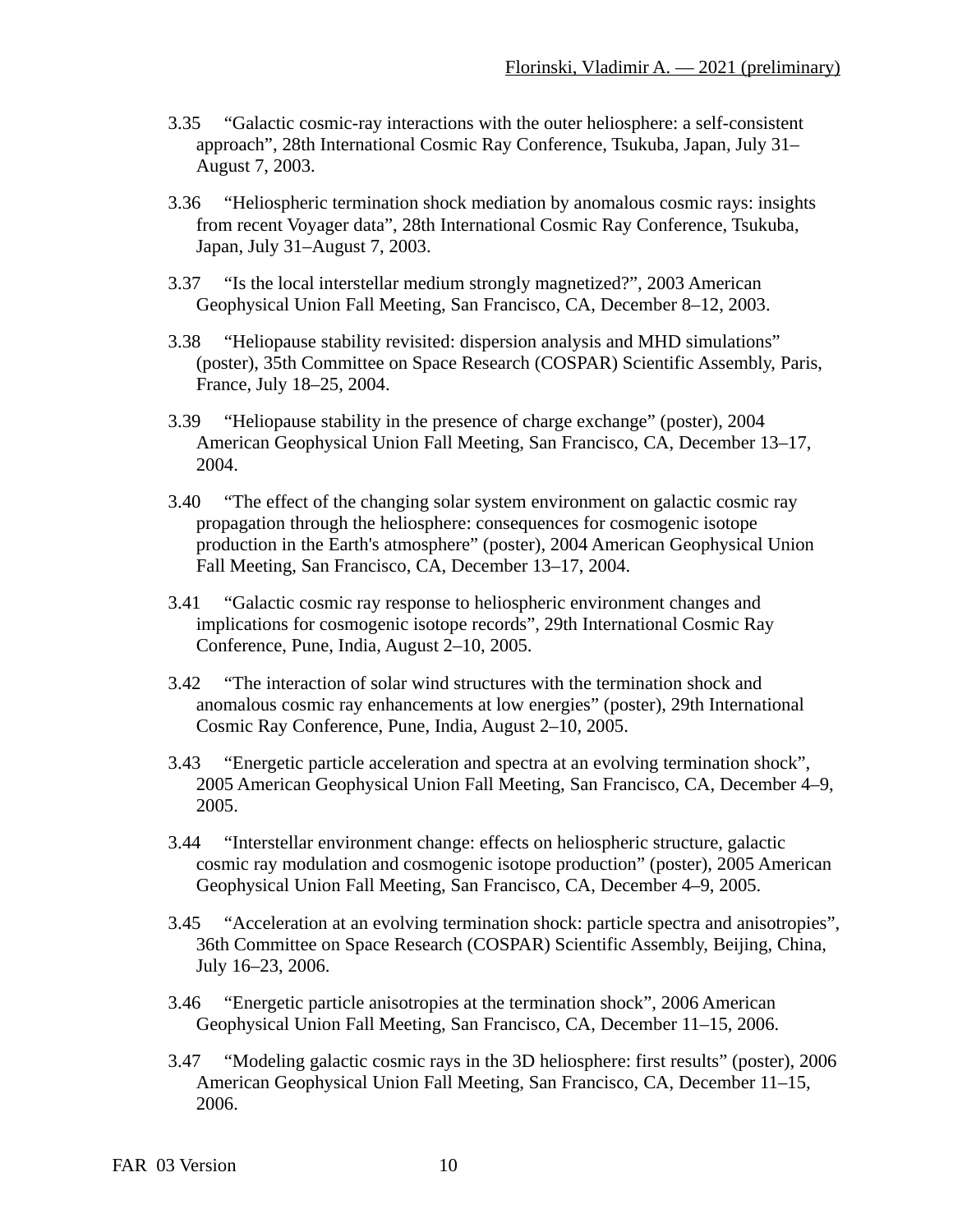- 3.48 "Pitch-angle distributions and anisotropies of energetic particles at the termination shock: theory vs. Voyager observations", 2007 Joint Assembly / AGU Spring Meeting, Acapulco, Mexico, May 22–25, 2007.
- 3.49 "Acceleration at the termination shock: the pitch-angle perspective", 2007 American Geophysical Union Fall Meeting, San Francisco, CA, December 10–14, 2007.
- 3.50 "Galactic cosmic ray transport in the three-dimensional heliosheath", 2008 American Geophysical Union Fall Meeting, San Francisco, CA, December 15–19, 2008.
- 3.51 "An energetic particle-mediated termination shock observed by Voyager 2" (poster), 12th International Solar Wind Conference, Saint-Malo, France, June 21–26, 2009.
- 3.52 "Mediation of the termination shock by low-energy anomalous cosmic rays", 2009 Solar, Heliospheric and Interplanetary Environment (SHINE) Workshop, Wolfville, NS, Canada, Aug 3–7, 2009.
- 3.53 "Acceleration of the low-energy anomalous cosmic ray component observed by Voyager 2", 2009 American Geophysical Union Fall Meeting, San Francisco, CA, December 14–18, 2009.
- 3.54 "Galactic cosmic rays in the outer heliosphere" (poster), 2010 American Geophysical Union Fall Meeting, San Francisco, CA, December 13–17, 2010.
- 3.55 "Cosmic rays in the distant heliosheath", 32nd International Cosmic Ray Conference, Beijing, China, August 11–18, 2011.
- 3.56 "A new concept of cosmic ray diffusion in the heliosheath", 2011 American Geophysical Union Fall Meeting, San Francisco, CA, December 5–9, 2011.
- 3.57 "Cosmic rays at the edge of the solar system" (poster), 2012 American Geophysical Union Fall Meeting, San Francisco, CA, December 3–7, 2012.
- 3.58 "The global heliosphere during the past solar minimum: consequences for cosmic rays", AGU Chapman Conference, Key Largo, FL, April 8-12, 2013.
- 3.59 "Energetic particles enter the magnetic highway" (poster), 2013 Meeting of the Americas, Cancun, Mexico, May 14-17, 2013.
- 3.60 "Pickup ions in the distant heliosphere and heliosheath" (poster), 2013 American Geophysical Union Fall Meeting, San Francisco, CA, December 9–13, 2013.
- 3.61 "Pickup ions in the distant heliosphere and heliosheath", 40th Committee on Space Research (COSPAR) Scientific Assembly, Moscow, Russia, August 1–11, 2014.
- 3.62 "Magnetic turbulence in the outer heliosheath: implications for pickup ions and the ribbon" (poster), 2014 American Geophysical Union Fall Meeting, San Francisco, CA, December 15–19, 2014.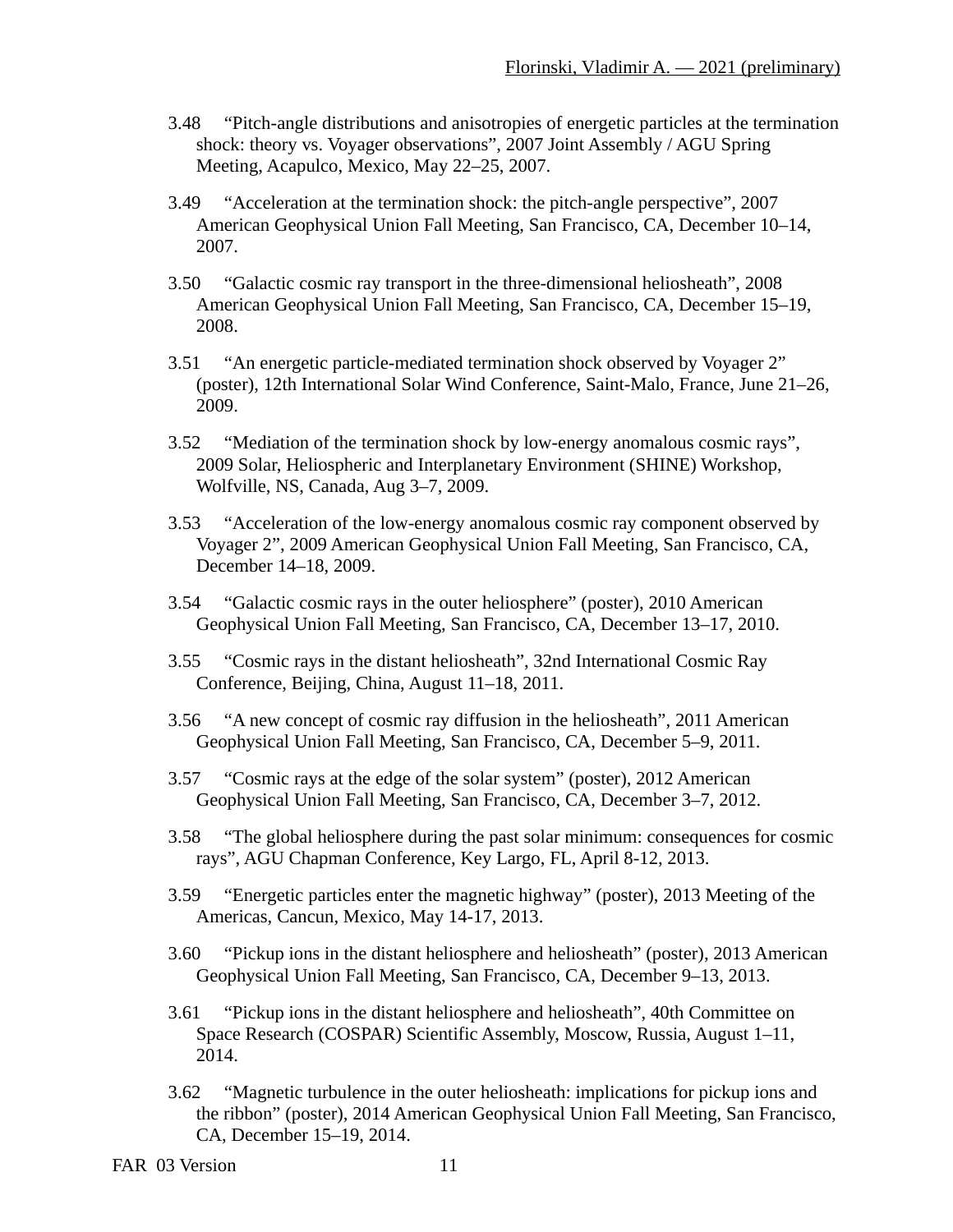- 3.63 "Cosmic rays at and beyond the boundary of the heliosphere", 34th International Cosmic Ray Conference, The Hague, The Netherlands, July 30–August 6, 2015.
- 3.64 "Revisiting stability of pickup ion rings in the outer heliosheath" (poster), 2015 American Geophysical Union Fall Meeting, San Francisco, CA, December 14–18, 2015.
- 3.65 "Cosmic ray anisotropies and magnetic turbulence beyond the heliopause" (poster) , 2016 American Geophysical Union Fall Meeting, San Francisco, CA, December 12–16, 2016.
- 3.66 "Cosmic rays in the VLISM (invited)", 42 COSPAR Scientific Assembly, Pasadena, CA, July 14–22, 2018.
- 3.67 "Shocks and turbulence in the VLISM (invited)", 42 COSPAR Scientific Assembly, Pasadena, CA, July 14–22, 2018.
- 3.68 "Some properties of the heliopause during Voyager 1 and 2 crossings (invited)", 18th Annual International Astrophysics Conference, Pasadena, CA, February 18-22, 2019.
- 3.69 "Some properties of the heliopause during Voyager 1 and 2 crossings", 2019 Midwest Magnetic Fields Meeting, Madison, WI, May 6, 2019.
- 3.70 "Magnetic field topology beyond the heliopause: Consequences for cosmic rays", 2019 American Geophysical Union Fall Meeting, San Francisco, CA, December 9– 13, 2019.
- 3.71 "Galactic cosmic rays in the local ISM: implications for the Interstellar Probe", 3rd Interstellar Probe Exploration Workshop, Online, November 19, 2020.
- 3.72 "Magnetic fields in the outer heliosheath, particle trapping, and a promising direction to explore with the Interstellar Probe", 2020 American Geophysical Union Fall Meeting, Online, December 1–17, 2020.
- 4. Other Publications:
	- 4.1 Florinski, V., Zank, G. P., and Pogorelov, N. V., Galactic cosmic rays in the global heliosphere: an axisymmetric model, in Solar Wind 10, AIP Conf. Proc., Vol. 679, edited by Velli, M., Bruno, R., and Malara, F., 644 (2003).
	- 4.2 Florinski, V., Pogorelov, N. V., and Zank, G. P., The global heliosphere: theory and models, in Physics of the Outer Heliosphere, AIP Conf. Proc., Vol. 719, edited by Florinski, V., Pogorelov, N. V., and Zank, G. P., 28 (2004).
	- 4.3 Zank, G. P., Ao, X., Axford, W. I., Florinski, V., Li, G., le Roux, J. A., and Webb, G. M., Structure and properties of the termination shock, in Physics of the Outer Heliosphere, AIP Conf. Proc., Vol. 719, edited by Florinski, V., Pogorelov, N. V., and Zank, G. P., 329 (2004).
	- 4.4 Zank, G. P., Li, G., Webb, G. M., le Roux, J. A., Florinski, V., Ao, X., and Rice, W. K. M., Particle acceleration at collisionless shocks: an overview, in The Physics of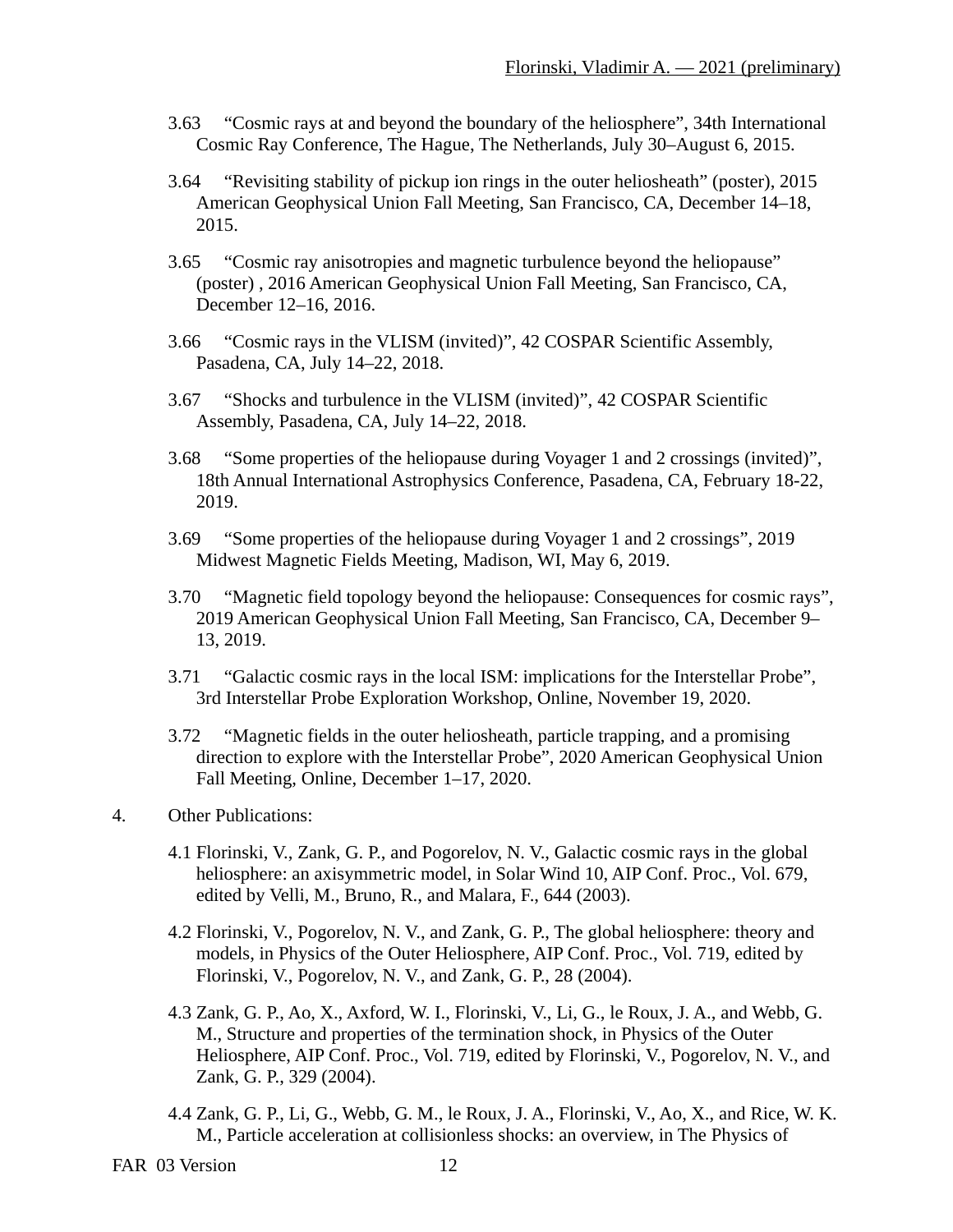Collisionless Shocks, AIP Conf. Proc., Vol. 781, edited by Li, G., Zank, G. P., and Russel, C. T., 170 (2005).

- 4.5 Zank, G. P., Müller, H.-R., Florinski, V., and Frisch, P. C., Heliospheric variation in response to changing interstellar environments, in Solar Journey: the Significance of our Galactic Environment for the Heliosphere and Earth, edited by Frisch, P. C., 23, Kluwer, Dordrecht (2006).
- 4.6 Florinski, V., and Zank, G. P., The galactic cosmic ray intensity in the heliosphere in response to variable interstellar environments, in Solar Journey: the Significance of our Galactic Environment for the Heliosphere and Earth, edited by Frisch, P. C., 281, Kluwer, Dordrecht (2006).
- 4.7 Dasgupta, B., Florinski, V., Heerikhuisen, J., and Zank, G. P., MHD instabilities at the heliopause, in Physics of the Inner Heliosheath, AIP Conf. Proc., Vol. 858, edited by Heerikhuisen, J., Florinski, V., Zank, G. P., and Pogorelov, N. V., 51 (2006).
- 4.8 Florinski, V., and Zank, G. P., Dynamical evolution of the termination shock: consequences for charged particle acceleration, in Physics of the Inner Heliosheath, AIP Conf. Proc., Vol. 858, edited by Heerikhuisen, J., Florinski, V., Zank, G. P., and Pogorelov, N. V., 159 (2006).
- 4.9 Heerikhuisen, J., Pogorelov, N. V., Florinski, V., and Zank, G. P., Observing heliospheric neutral atoms at 1 AU, in Physics of the Inner Heliosheath, AIP Conf. Proc., Vol. 858, edited by Heerikhuisen, J., Florinski, V., Zank, G. P., and Pogorelov, N. V., 263 (2006).
- 4.10 Medvedev, M. V., Robertson, I. P., Cravens, T. E., Zank, G. P., and Florinski, V., Charge exchange X-rays from the heliosheath, in Physics of the Inner Heliosheath, AIP Conf. Proc., Vol. 858, edited by Heerikhuisen, J., Florinski, V., Zank, G. P., and Pogorelov, N. V., 348 (2006).
- 4.11 Zank, G. P., Pogorelov, N. V., Raeder, J., Florinski, V., Heerikhuisen, J., Shaikh, D., Kryukov, I. A., and Borovikov, S. N., Simulation coupling complexity in space plasmas, in Numerical Modeling of Space Plasma Flows: ASTRONUM-2006, ASP Conf. Ser., Vol. 359, edited by Pogorelov, N. V., and Zank, G. P., 62 (2006).
- 4.12 Florinski, V., Cosmic ray interaction with plasma flows in the heliosphere, in Numerical Modeling of Space Plasma Flows: ASTRONUM-2006, ASP Conf. Ser., Vol. 359, edited by Pogorelov, N. V., and Zank, G. P., 77 (2006).
- 4.13 Heerikhuisen, J., Florinski, V., Zank, G. P., and Pogorelov, N. V., MHD-Boltzman simulations of the solar wind–interstellar medium interaction, in Numerical Modeling of Space Plasma Flows: ASTRONUM-2006, ASP Conf. Ser., Vol. 359, edited by Pogorelov, N. V., and Zank, G. P., 245 (2006).
- 4.14 Florinski, V., and Pogorelov, N. V., Four-dimensional transport of cosmic rays in the heliosphere, in Numerical Modeling of Space Plasma Flows: ASTRONUM-2007, ASP Conf. Ser., Vol. 385, edited by Pogorelov, N. V., Audit, E., and Zank, G. P., 18 (2008).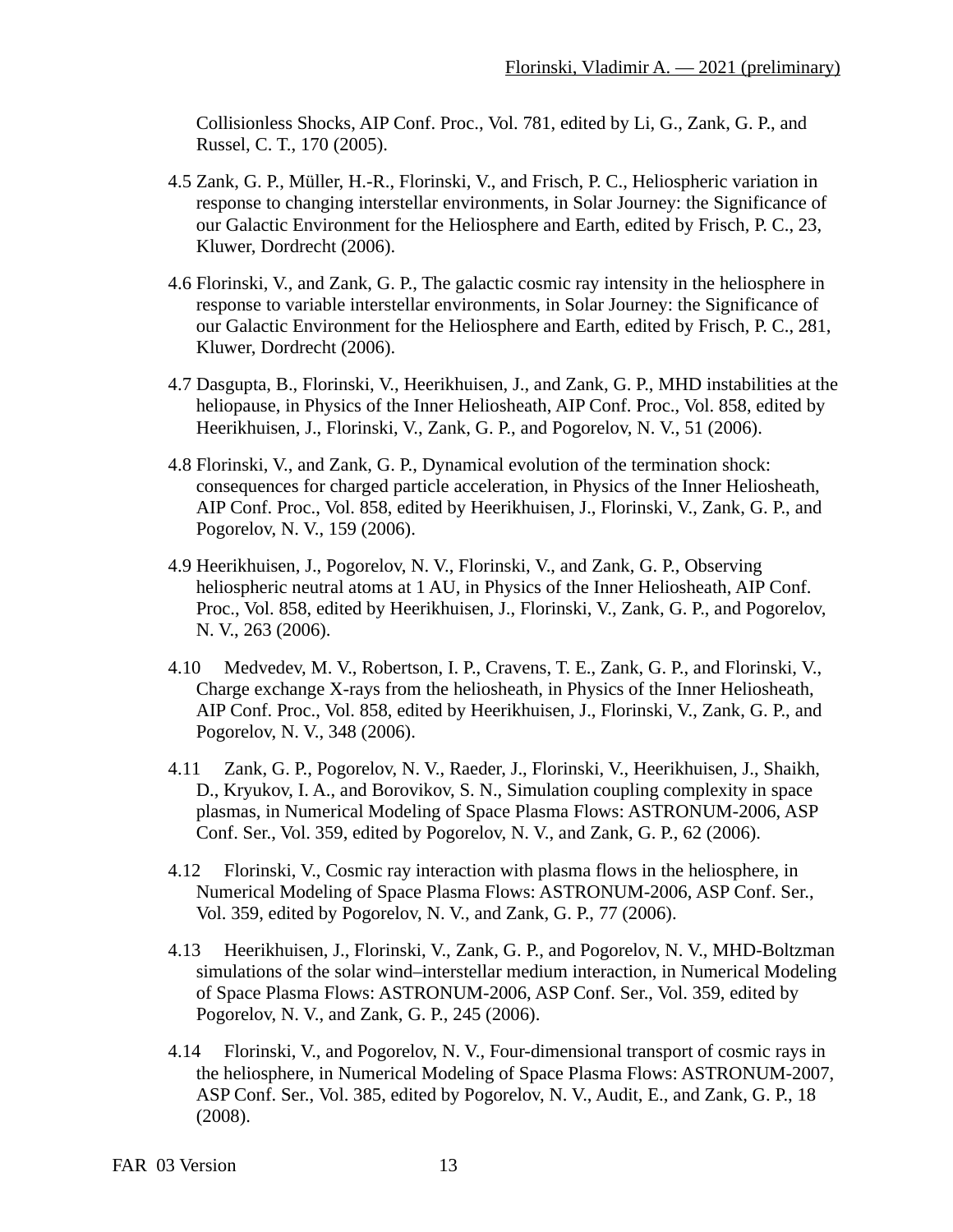- 4.15 Pogorelov, N. V., Zank, G. P., Borovikov, S. N., Florinski, V., Heerikhuisen, J., and Kryukov, I. A., MHD-neutral modeling of the outer heliosphere, in Numerical Modeling of Space Plasma Flows: ASTRONUM-2007, ASP Conf. Ser., Vol. 385, edited by Pogorelov, N. V., Audit, E., and Zank, G. P., 180 (2008).
- 4.16 Heerikhuisen, J., Pogorelov, N. V., Florinski, V., and Zank, G. P., Modeling kinetic neutral atoms in the solar-wind/interstellar-medium interaction region, in Numerical Modeling of Space Plasma Flows ASTRONUM-2007, ASP Conf. Ser., Vol. 385, edited by Pogorelov, N. V., Audit, E., and Zank, G. P., 204 (2008).
- 4.17 Florinski, V., Decker, R. B., and le Roux, J. A., Low-energy particle acceleration and compression at the termination shock and in the heliosheath , in Particle Acceleration and Transport in the Heliosphere and Beyond, AIP Conf. Proc., Vol. 1039, edited by Li, G. et al., 361 (2008).
- 4.18 Florinski, V., Galactic cosmic ray transport in the global heliosphere: a four dimensional stochastic model, in Numerical Modeling of Space Plasma Flows: ASTRONUM-2008, ASP Conf. Ser., Vol. 406, edited by Pogorelov, N. V., Audit, E., Colella, P., and Zank, G. P., 3 (2009).
- 4.19 Pogorelov, N. V., Borovikov, S. N., Florinski, V., Heerikhuisen, J., Kryukov, I. A., and Zank, G. P., Multi-scale fluid-kinetic simulation suite: a tool for efficient modeling of space plasma flows, in Numerical Modeling of Space Plasma Flows: ASTRONUM-2008, ASP Conf. Ser., Vol. 406, edited by Pogorelov, N. V., Audit, E., Colella, P., and Zank, G. P., 149 (2009).
- 4.20 Heerikhuisen, J., Pogorelov, N. V., Florinski, V., Zank, G. P., and Kharchenko, V., Kinetic modeling of neutral atom transport in the heliosphere, in Numerical Modeling of Space Plasma Flows: ASTRONUM-2008, ASP Conf. Ser., Vol. 406, edited by Pogorelov, N. V., et al., 189 (2009).
- 4.21 Florinski, V., Decker, R. B., and Zank, G. P., Mediation of the heliospheric termination shock by termination-shock-accelerated particles, in Solar Wind 12, AIP Conf. Proc., Vol. 1216, edited by Maksimovic, M., 576 (2010).
- 4.22 Florinski, V., Zank, G. P., and Heerikhuisen, J., Stability of pickup ion rings in the outer heliosphere and LISM, in Pickup Ions throughout the Heliosphere and Beyond, AIP Conf. Proc., Vol. 1302, edited by le Roux, J. A. et al., 192 (2010).
- 4.23 Zank, G. P., Hunana, P., Shaikh, D., Florinski, V., and Webb, G. M., The transport of low frequency turbulence throughout the heliosphere, in Pickup Ions throughout the Heliosphere and Beyond, AIP Conf. Proc., Vol. 1302, edited by le Roux, J. A. et al., 167 (2010).
- 4.24 Dasgupta, B., Florinski, V., Zank, G. P., Bandyopadhyay, A., Avinash, K., and Heerikhuisen, J., Heliopause instability driven by plasma-neutral interaction: linear analysis from fluid model, in Partially Ionized Plasmas Throughout the Cosmos: Proceedings of the 2010 Huntsville Workshop, AIP Conf. Proc., Vol. 1366, edited by Florinski, V., et al., 77 (2011).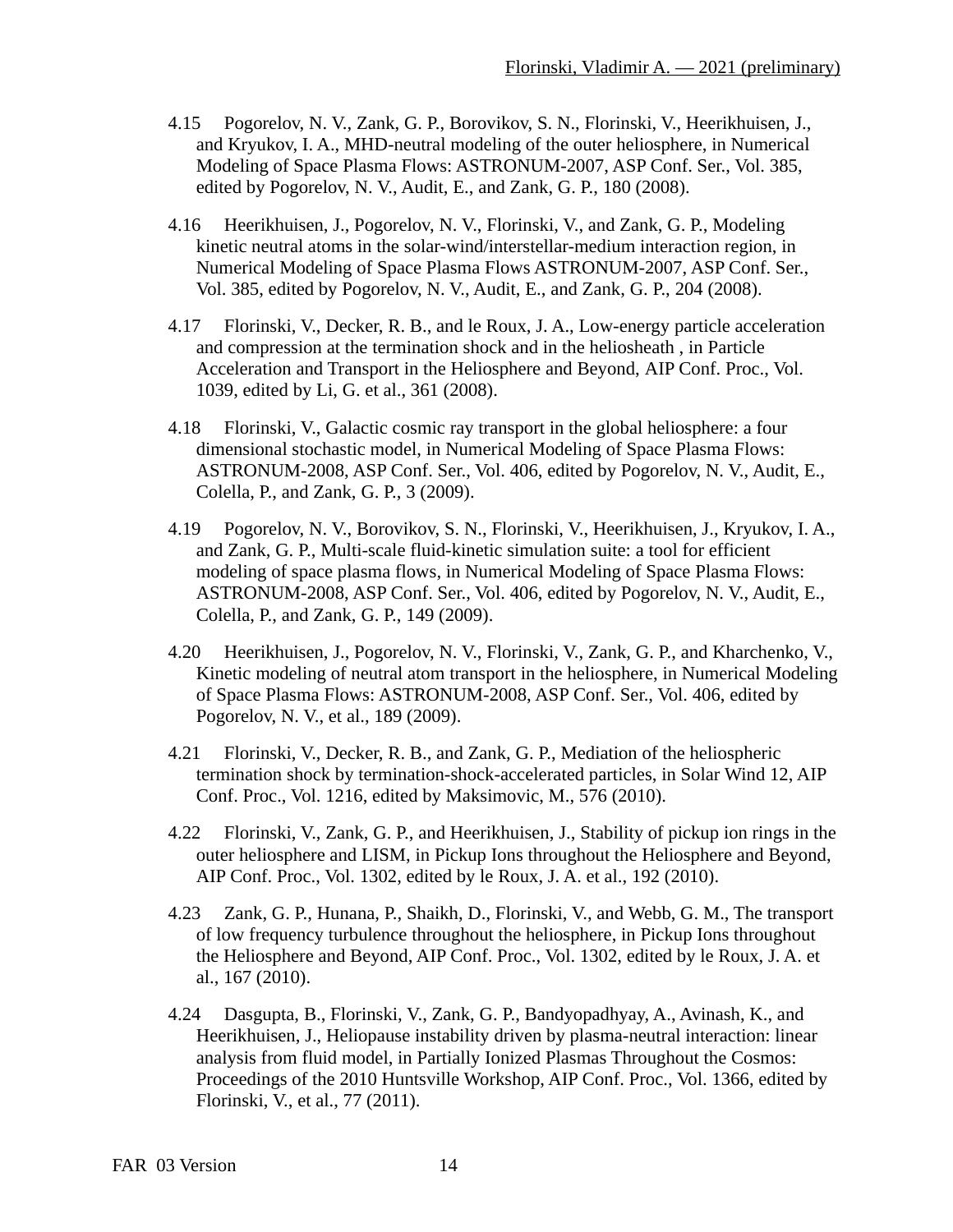- 4.25 Florinski, V., The heliospheric current sheet and cosmic-ray transport in the heliosheath, in Physics of the Heliosphere: A 10 Year Retrospective, AIP Conf. Proc., Vol. 1436, edited by Heerikhuisen, J., et al., 124 (2012).
- 4.26 Washimi, H., Hayashi, K., Tokumaru, M., Zank, G. P., Hu, Q., Tanaka, T., Florinski, V., Adams, J., and Kubo, Y., A preliminary analysis of dynamic and realistic heliosphere using interplanetary scintillation and photospheric magnetic data, in Physics of the Heliosphere: A 10 Year Retrospective, AIP Conf. Proc., Vol. 1436, edited by Heerikhuisen, J., et al., 350 (2012).
- 4.27 Florinski, V., Guo, X., Balsara, D. S., and Meyer, C., Heliospheric modeling on geodesic grids, in Numerical Modeling of Space Plasma Flows: ASTRONUM-2011, ASP Conf. Ser., Vol. 459, edited by Pogorelov, N. V., Font, J. A., Audit, E., and Zank, G. P., 304 (2012).
- 4.28 Florinski, V., and Alouani-Bibi, F., Cosmic-ray diffusion in the heliosheath: the effects of scattering and the current sheet drift, in Space Weather: The Space Radiation Environment, AIP Conf. Proc., Vol. 1500, edited by Hu, Q., et al., 228 (2012).
- 4.29 Senanayake, U. K., and Florinski, V., Acceleration of anomalous cosmic rays at the termination shock, in Space Weather: The Space Radiation Environment, AIP Conf. Proc., Vol. 1500, edited by Hu, Q., et al., 255 (2012).
- 4.30 Florinski, V., and Jokipii, J. R., A two-dimensional, self-consistent model of galactic cosmic rays in the heliosphere, in Proceedings of the 26th International Cosmic Ray Conference (Salt Lake City), edited by Kieda, D., Salamon, M., and Dingus, B., 7, 5 (1999).
- 4.31 Florinski, V., and Zank, G. P., Galactic cosmic-ray interactions with the outer heliosphere: a self-consistent approach, in Proceedings of the 28th International Cosmic Ray Conference (Tsukuba), edited by Kajita, T., Asaoka, Y., Kawachi, A., Matsubara, Y., and Sasaki, M., 3843 (2004).
- 4.32 Florinski, V., Jokipii, J. R., Stone, E. C., Cummings, A. C., and Zank, G. P., Heliospheric termination shock mediation by anomalous cosmic rays: insights from recent Voyager data, in Proceedings of the 28th International Cosmic Ray Conference (Tsukuba), edited by Kajita, T., Asaoka, Y., Kawachi, A., Matsubara, Y., and Sasaki, M., 3757 (2004).
- 4.33 Florinski, V., Zank, G. P., Heerikhuisen, J., Pogorelov, N. V., and Dasgupta, B., Physical processes in the heliosheath: theoretical predictions, in Proceedings of Solar Wind 11 – SOHO 16 "Connecting Sun and Heliosphere", ESA SP-592, edited by Fleck, B., and Zurbuchen, T. H., 7 (2005).
- 4.34 Robertson, I. P., Cravens, T. E., Medvedev, M. V., Collier, M. R., Zank, G. P., and Florinski, V., X-ray emissions from charge exchange in the heliosphere, in Proceedings of Solar Wind 11 – SOHO 16 "Connecting Sun and Heliosphere", ESA SP-592, edited by Fleck, B., and Zurbuchen, T. H., 41 (2005).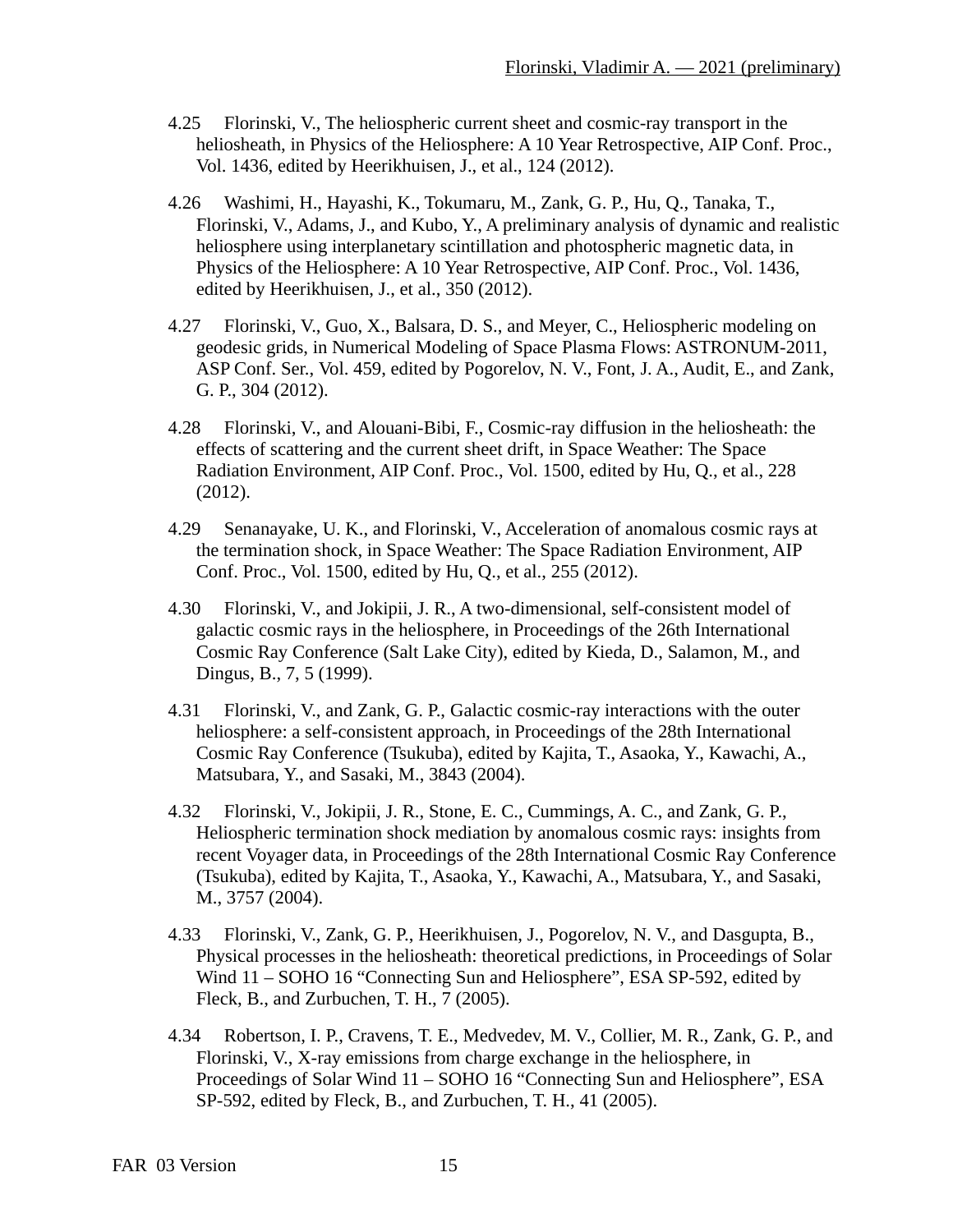- 4.35 Zank, G. P., Li, G., and Florinski, V., Particle acceleration at perpendicular shocks, in Proceedings of Solar Wind 11 – SOHO 16 "Connecting Sun and Heliosphere", ESA SP-592, edited by Fleck, B., and Zurbuchen, T. H., 95 (2005).
- 4.36 Heerikhuisen, J., Florinski, V., Zank, G. P., and Müller, H.-R., Interaction of the solar wind with interstellar neutral gas: a comparison between self-consistent Monte-Carlo and multi-fluid approaches, in Proceedings of Solar Wind 11 – SOHO 16 "Connecting Sun and Heliosphere", ESA SP-592, edited by Fleck, B., and Zurbuchen, T. H., 339 (2005).
- 4.37 Müller, H.-R., Frisch, P. C., Florinski, V., and Zank, G. P., Heliospheric response to changes in the galactic environment, in Proceedings of Solar Wind 11 – SOHO 16 "Connecting Sun and Heliosphere", ESA SP-592, edited by Fleck, B., and Zurbuchen, T. H., 371 (2005).
- 4.38 Florinski, V., Zank, G. P., and Pogorelov, N. V., The interaction of solar wind structures with the termination shock and anomalous cosmic ray enhancements at low energies, in Proceedings of the 29th International Cosmic Ray Conference (Pune), edited by Acharya, B. S., Gupta, S., Jagadeesan, P., Jain, A. Karthikeyan, S., Morris, S., and Tonwar, S., 2, 19 (2006).
- 4.39 Florinski, V., and Zank, G. P., Galactic cosmic ray response to heliospheric environment changes and implications for cosmogenic isotope records, in Proceedings of the 29th International Cosmic Ray Conference (Pune), edited by Acharya, B. S., Gupta, S., Jagadeesan, P., Jain, A. Karthikeyan, S., Morris, S., and Tonwar, S., 2, 263 (2006).
- 4.40 Li, G., Webb, G. M., le Roux, J. A., Wiedenbeck, M., Florinski, V., and Zank, G. P., Modeling the transport of cosmic ray due to long term variation using a stochastic differential method, in Proceedings of the 31nd International Cosmic Ray Conference (Lodz), paper 1361 (2009).
- 4.41 Florinski, V., Adams, J. H., and Washimi, H., Cosmic-ray transport in the distant heliosheath, in Proceedings of the 32nd International Cosmic Ray Conference (Beijing), Vol. 11, 60 (2011).
- 4.42 Florinski, V., Cosmic-ray transport in the heliosphere: a global perspective, in Centenary Symposium 2012: Discovery of Cosmic Rays, AIP Conf. Proc., Vol. 1516, edited by Ormes, J., 102 (2013).
- 4.43 Florinski, V., Stone, E. C., Cummings, A. C., and le Roux, J. A., Cosmic rays beyond the boundary of the heliosphere, in Proceedings of the 34th International Cosmic Ray Conference (The Hague), paper 214 (2016).
- 4.44 Niemiec, J., Florinski, V., Heerikhuisen, J., and Nishikawa, K.-I., Pick-up ion scattering in the outer heliosheath – Implications for IBEX and Voyager 1 observations, in Proceedings of the 34th International Cosmic Ray Conference (The Hague), paper 179 (2016).
- 4.45 Florinski, V., The ribbon of the rings: the stability of the rings." *Journal of Physics: Conference Series*, 767, 012009 (2016).

```
FAR 03 Version 16
```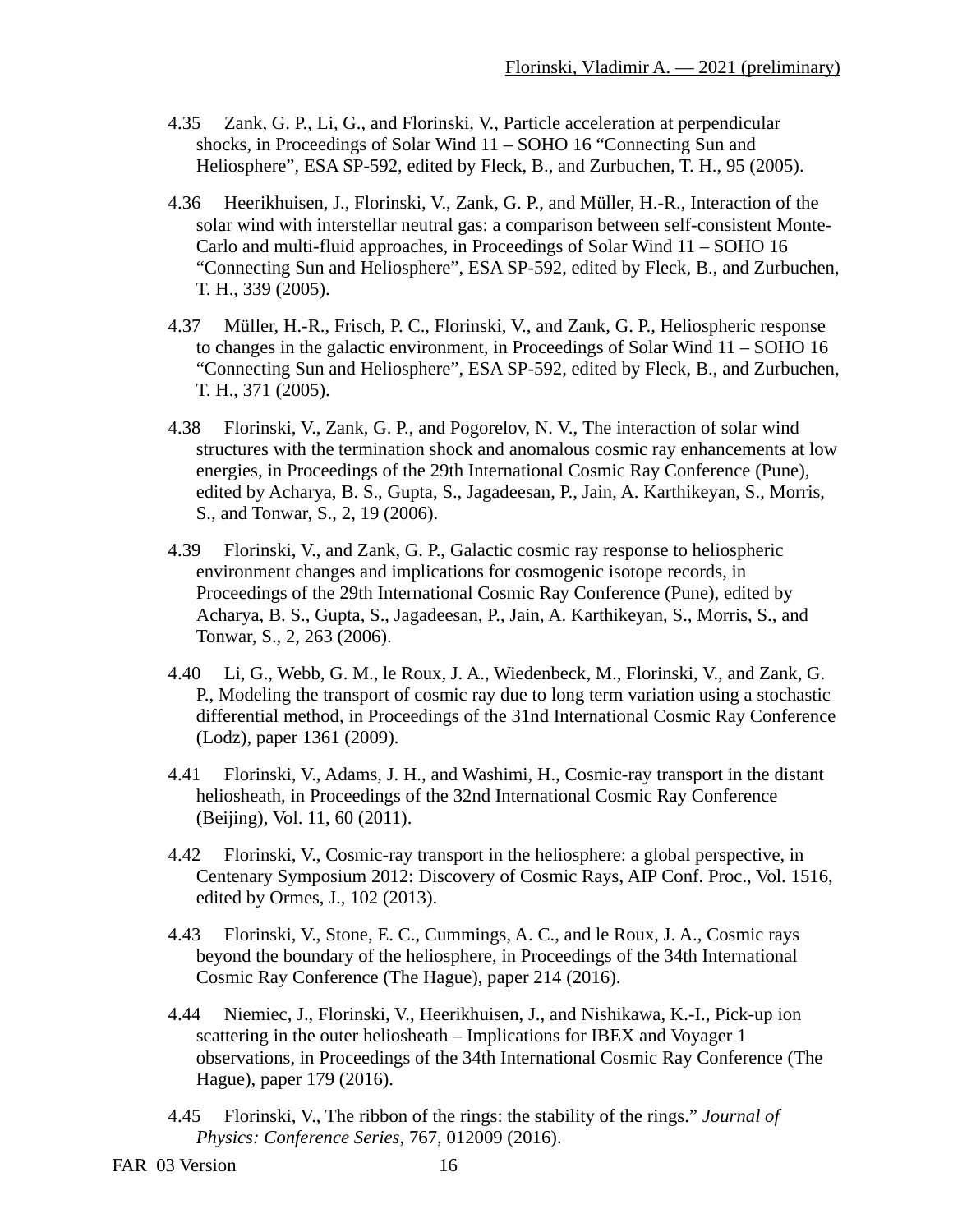- 5. Performances:
- 6. Exhibitions:
- 7. Invited Colloquia, Seminars and Presentations:
	- 7.1 "Non-standard models of the heliospheric interface", Committee on Solar and Space Physics Exploration of the Outer Heliosphere Workshop, Irvine, CA, May 6–7, 2003.
	- 7.2 "Particle acceleration at a dynamic termination shock", Symposium in Honor of Edward Stone on the Occasion of his 70th Birthday, Pasadena, CA, February 10–11, 2006.
	- 7.3 "Particle acceleration at the termination shock: anisotropies and dynamic phenomena", 2006 Heliospheric Workshop, Oxnard, CA, November 5–10, 2006.
	- 7.4 "Pickup ion acceleration and evolution at the termination shock and in the heliosheath", International Space Science Institute Workshop "From the Outer Heliosphere to the Local Bubble", Bern, Switzerland, October 15–19, 2007.
	- 7.5 "Galactic cosmic rays in the outer heliosphere", International Space Science Institute Workshop "Cosmic Rays in the Heliosphere II", Bern, Switzerland, April 12–16, 2010.
	- 7.6 "Plasma instabilities with applications to pickup ion rings in the outer heliosheath and LISM", IBEX Science Working Team Meeting, Boulder, CO, September 14–16.
	- 7.7 "The global heliosphere during the recent solar minimum: implications for cosmic rays", 1st Causes and Consequences of Minimum of Solar Cycle 23 Meeting, Boulder, CO, May 17–19, 2011. 2010.
	- 7.8 "Cosmic ray transport near the heliopause", International Space Science Institute Workshop "Physics of the Heliopause", Bern, Switzerland, April 17–20, 2012.
	- 7.9 "Cosmic ray transport in the heliosphere: a global perspective", Centenary Symposium on Cosmic Rays, Denver, CO, June 26–28, 2012.
	- 7.10 "Cosmic ray transport in the inner and outer heliosheaths", International Space Science Institute Workshop "Physics of the Heliopause", Bern, Switzerland, November 6–9, 2012.
	- 7.11 "Entering the magnetic highway: consequences for energetic particles", International Space Science Institute Workshop "Physics of the Heliopause", Bern, Switzerland, May 21-24, 2013.
	- 7.12 "Pickup ions, cosmic rays, and turbulence in the interstellar medium: V1", Voyager Science Steering Group meeting, Laurel, MD, September 25-26, 2014.
	- 7.13 "Energetic particle anisotropies at the heliospheric boundary", International Workshop "Cosmic Ray Anisotropies", Bad Honnef, January 26-30, 2015.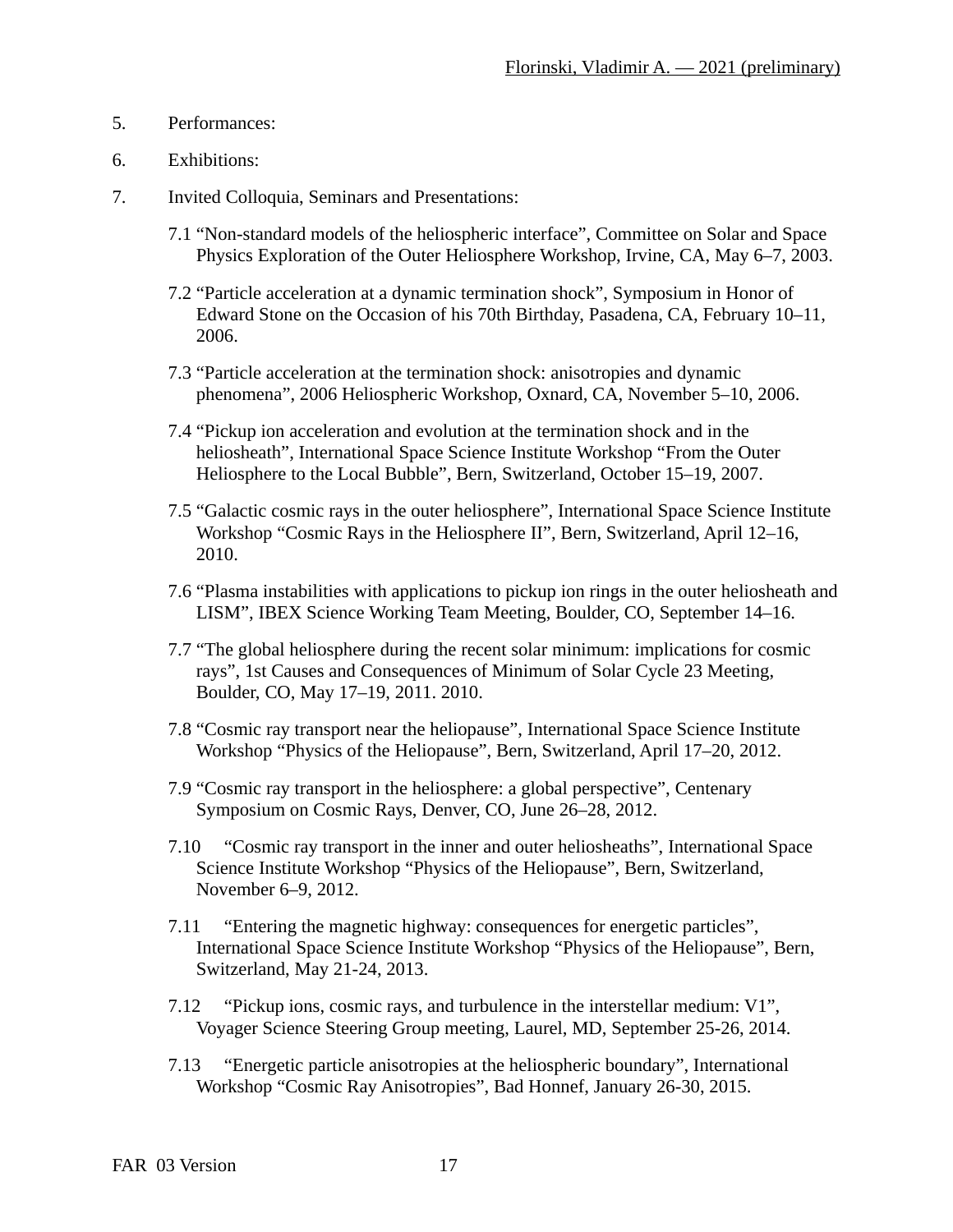- 7.14 "Theory of the heliospheric interface (and related topics)", Voyager Science Steering Group meeting, Pasadena, CA, August 20-21, 2015.
- 7.15 "Ring instability revisited where is the turbulence?", International Space Science Institute Workshop "Facing the Most Pressing Challenges to Our Understanding of the Heliosheath and its Outer BoundariesPhysics of the Heliopause", Bern, Switzerland, October 5–9, 2015.
- 7.16 "Magnetic fluctuations in interstellar space and cosmic ray anisotropies", Voyager Science Steering Group meeting, San Francisco, CA, December 11, 2016.
- 7.17 "Magnetic turbulence in the outer heliosheath: observations, local sources, and effects on cosmic rays", ISSI Team Very Local Interstellar Medium, Bern, Switzerland May 8-11, 2017.
- 7.18 "Magnetic fluctuations and cosmic rays in the Very Local Interstellar Medium", 4 th Cosmic Ray Anisotropy Workshop, Guadalajara, Mexico, October 10-13, 2017
- 7.19 "Magnetic fields and energetic particles beyond the boundary of the solar system", Colloquium presentation at Auburn University, Auburn, AL., November 17, 2017.
- 7.20 "On galactic and anomalous cosmic ray effects in the inner and outer heliosheaths", ISSI Team Very Local Interstellar Medium, Bern, Switzerland September 17-20, 2018.
- 7.21 "Magnetic fields and energetic particles near the boundary of the solar system", Colloquium presentation at the National Space Science Center, Beijing, China, October 23, 2018.
- 7.22 "Exploring the Boundary of the Solar System", Colloquium presentation at the Southern University of Science and Technology, Shenzhen, China, November 1, 2018.
- 7.23 "Magnetic trapping of galactic cosmic rays in the outer heliosheath", ISSI-BJ Forum on "Exploration of Outer Heliosphere and Nearby Interstellar Medium", Beijing, China, November 7-8, 2019.

8. Research Grants and Contracts Received: (include agency or foundation, title, dollar amount, time period) – as PI only

- 8.1 "CDS&E: AST: Collaborative Research: Computational Science in Support of Space Missions: Plasma Turbulence Modeling on Geodesic Meshes", Sponsored by NSF, Federal, 235,084 (09/01/2020 – 08/31/2023).
- 8.2 "The Heliopause: the Magnetic Boundary of the Solar System", Sponsored by NASA, Federal, \$442,091 (2020-09-01 – 2023-08-31).
- 8.3 "Interpreting magnetic field and cosmic ray observations in the outer heliosheath", Sponsored by NASA, Federal, \$450,000 (2018-04-01 – 2021-03-31).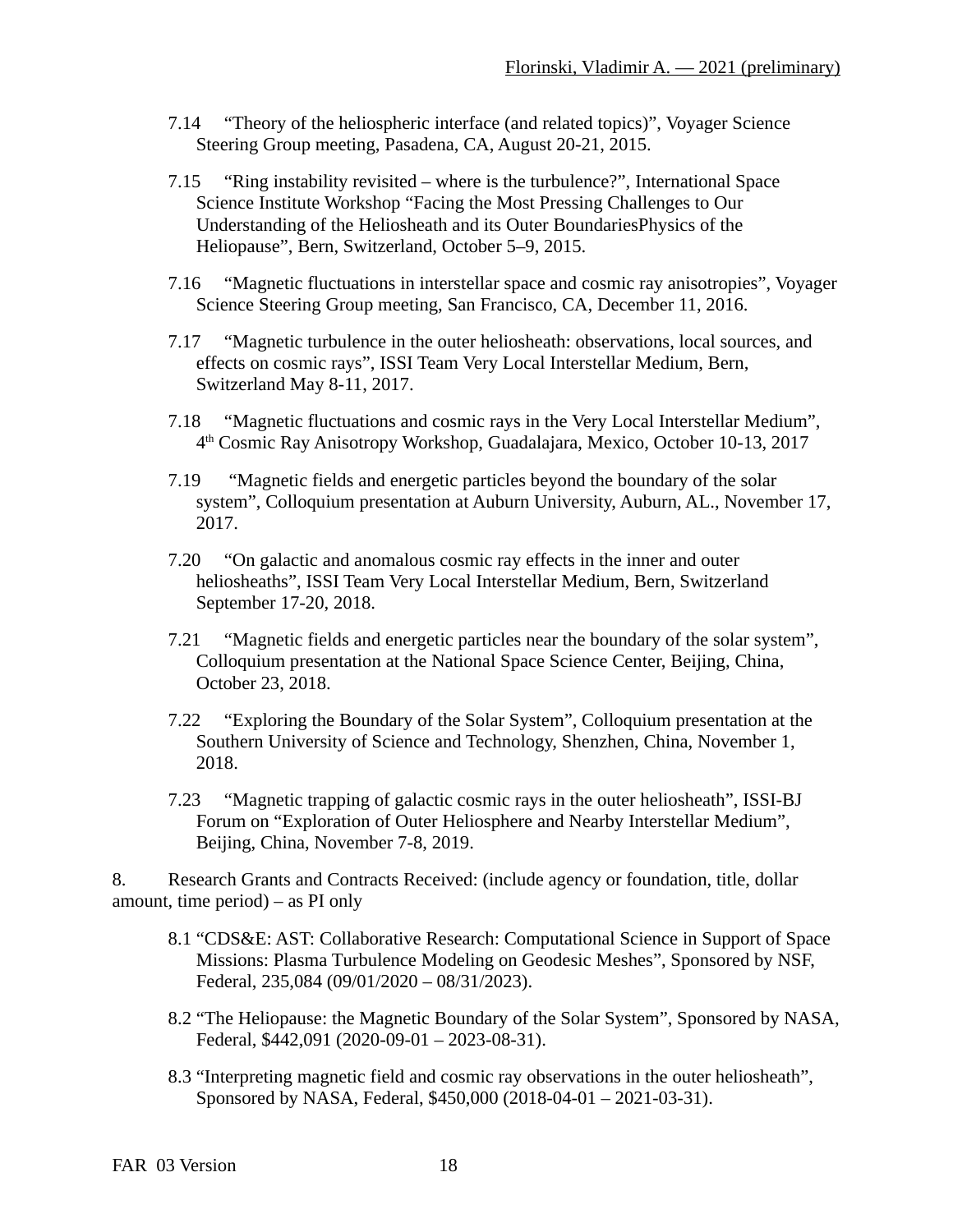- 8.4 "Galactic cosmic ray variations in corotating interaction regions", Sponsored by NASA, Federal, \$314,000 (2017-01-01 – 2019-12-31).
- 8.5 "The CSPAR Supercomputer Redux", Sponsored by UAH, Institutional, \$75,664  $(2017-02-01-2017-08-01)$ .
- 8.6 "Towards a Common Computer Modeling Framework in Space and Geosciences", Sponsored by UAH, Institutional, \$46,234 (2016-04-01 – 2017-03-31).
- 8.7 "Collaborative Research: Developing Mathematical Algorithms for Adaptive, Geodesic Mesh MHD", Sponsored by NSF, Federal, \$125,102 (2014-07-01 – 2017- 06-30).
- 8.8 "The CSPAR Supercomputer Initiative", Sponsored by UAH, Institutional, \$52,168  $(2013-05-01 - 2014-04-30).$
- 8.9 "Investigating global energetic ion and neutral atom populations with IBEX and Voyager", Sponsored by NASA, Federal, \$316,195 (2012-05-01 – 2015-04-30).
- 8.10 "Effects of Solar Cycle 24 on the spatial and temporal structure of the heliosheath and its impact on the modulation of galactic cosmic rays in the heliosphere", Sponsored by NASA, Federal, \$269,000 (2010-03-01 – 2013-02-28).
- 8.11 "Structure and Physics of the Global Heliosphere During the Minimum of Solar Cycle 23", Sponsored by NASA, Federal, \$298,000 (2010-03-01 – 2013-02-28).
- 8.12 "CAREER: Computational Physics for Research and Industry", Sponsored by NSF with UAH cost share, Federal, \$652,122 (2010-01-01 – 2014-12-31).
- 8.13 "Cosmic Ray Modulation in the Global Heliosphere: A Self-Consistent 3-D Approach", Sponsored by University of California, Riverside, Federal, \$59,109  $(2008-07-01 - 2009-07-01).$

#### **IV. Service Activities (include service to institution, profession, discipline, other):**

Committee Member, College of Science PTAC (Spring 2021 – present)

Committee Member, Space Science Reappointment Committee (Fall 2019 – Spring 2020)

Committee Member, Atmospheric Science Reappointment Committee (Fall 2019 – Spring 2020)

Preliminary Action Officer, Faculty grievance proceedings (Fall 2018 – Spring 2019)

Committee Chair, SPA Graduate Program Committee. (September 1, 2013 - Present).

Committee Member, SPA Website (Space Science). (2013 - Present).

Committee Member, SPA/CSPAR Computer Committee. (August 2008 - Present).

Writer/Grader, Space Science Comprehensive Exam. (2016, 2017, 2018, 2019).

Committee Member, CoS Curriculum Committee. (January 1, 2015 - Present).

Committee Member, Faculty Senate. (August 2015 - August 2019). FAR 03 Version 19